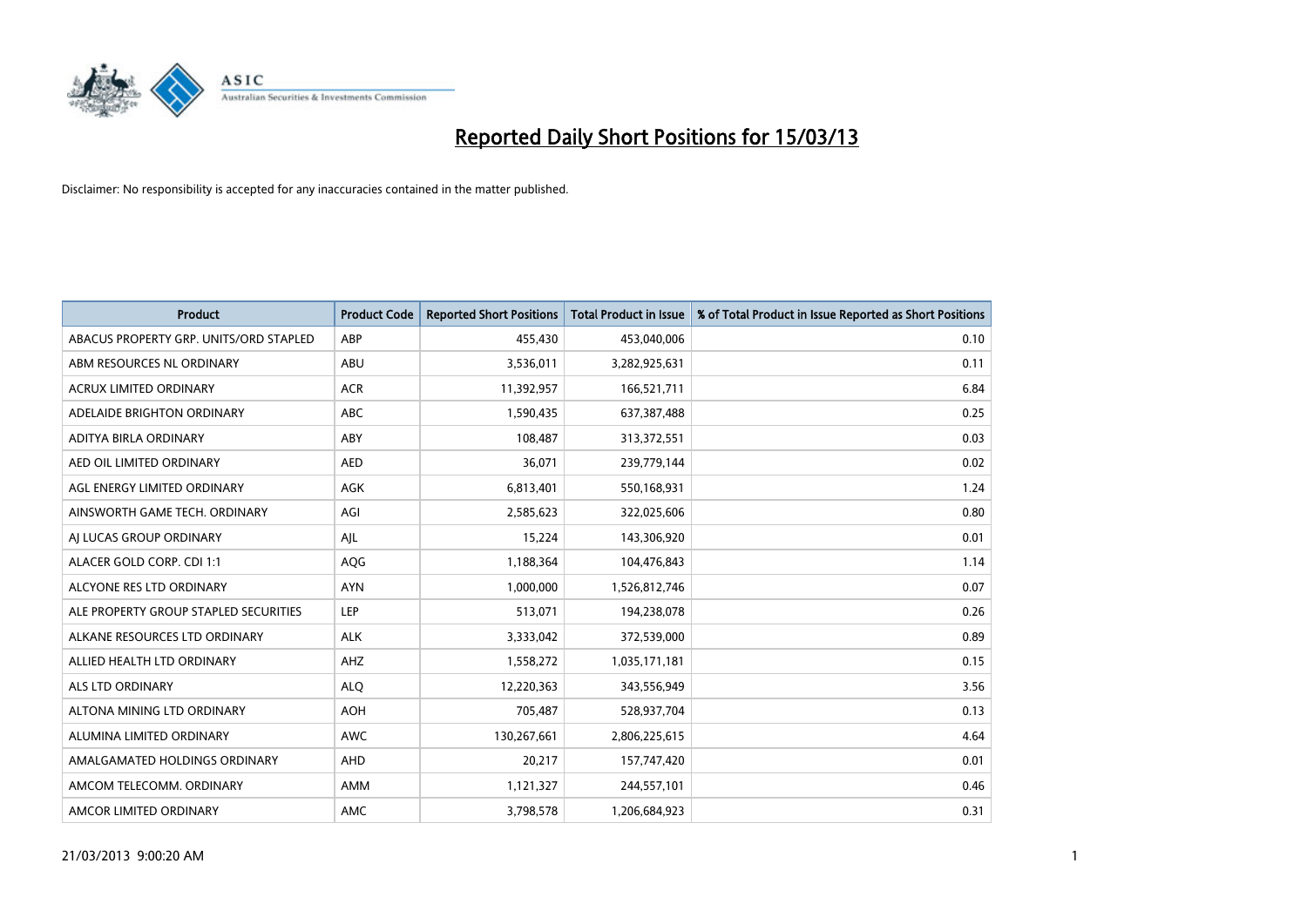

| <b>Product</b>                            | <b>Product Code</b> | <b>Reported Short Positions</b> | <b>Total Product in Issue</b> | % of Total Product in Issue Reported as Short Positions |
|-------------------------------------------|---------------------|---------------------------------|-------------------------------|---------------------------------------------------------|
| AMP LIMITED ORDINARY                      | AMP                 | 9,009,550                       | 2,930,423,546                 | 0.31                                                    |
| AMPELLA MINING ORDINARY                   | <b>AMX</b>          | 4,826,873                       | 248,000,493                   | 1.95                                                    |
| ANGLOGOLD ASHANTI CDI 5:1                 | AGG                 |                                 | 89,207,765                    | 0.00                                                    |
| ANSELL LIMITED ORDINARY                   | <b>ANN</b>          | 6,904,308                       | 130,768,652                   | 5.28                                                    |
| ANTARES ENERGY LTD ORDINARY               | <b>AZZ</b>          | 479,623                         | 257,000,000                   | 0.19                                                    |
| ANZ BANKING GRP LTD ORDINARY              | ANZ                 | 2,586,928                       | 2,743,726,184                 | 0.09                                                    |
| APA GROUP STAPLED SECURITIES              | <b>APA</b>          | 6,214,968                       | 835,750,807                   | 0.74                                                    |
| APN NEWS & MEDIA ORDINARY                 | <b>APN</b>          | 13,972,426                      | 661,526,586                   | 2.11                                                    |
| AQUARIUS PLATINUM. ORDINARY               | <b>AOP</b>          | 10,421,067                      | 486,851,336                   | 2.14                                                    |
| AQUILA RESOURCES ORDINARY                 | <b>AQA</b>          | 11,708,692                      | 411,804,442                   | 2.84                                                    |
| ARAFURA RESOURCE LTD ORDINARY             | <b>ARU</b>          | 381,677                         | 441,270,644                   | 0.09                                                    |
| ARB CORPORATION ORDINARY                  | <b>ARP</b>          | 147,329                         | 72,481,302                    | 0.20                                                    |
| ARDENT LEISURE GROUP STAPLED SECURITIES   | AAD                 | 3,463,595                       | 397,774,513                   | 0.87                                                    |
| ARISTOCRAT LEISURE ORDINARY               | ALL                 | 7,802,811                       | 551,418,047                   | 1.42                                                    |
| ARRIUM LTD ORDINARY                       | ARI                 | 7,072,611                       | 1,351,527,328                 | 0.52                                                    |
| ASCIANO LIMITED ORDINARY                  | <b>AIO</b>          | 11,299,420                      | 975,385,664                   | 1.16                                                    |
| ASG GROUP LIMITED ORDINARY                | <b>ASZ</b>          | 1,438,875                       | 206,720,839                   | 0.70                                                    |
| ASPEN GROUP ORD/UNITS STAPLED             | <b>APZ</b>          | 291,490                         | 1,192,665,422                 | 0.02                                                    |
| ASPIRE MINING LTD ORDINARY                | <b>AKM</b>          | 40,949                          | 655,594,556                   | 0.01                                                    |
| ASTRO JAP PROP GROUP STAPLED US PROHIBIT. | AJA                 | 97                              | 67,211,752                    | 0.00                                                    |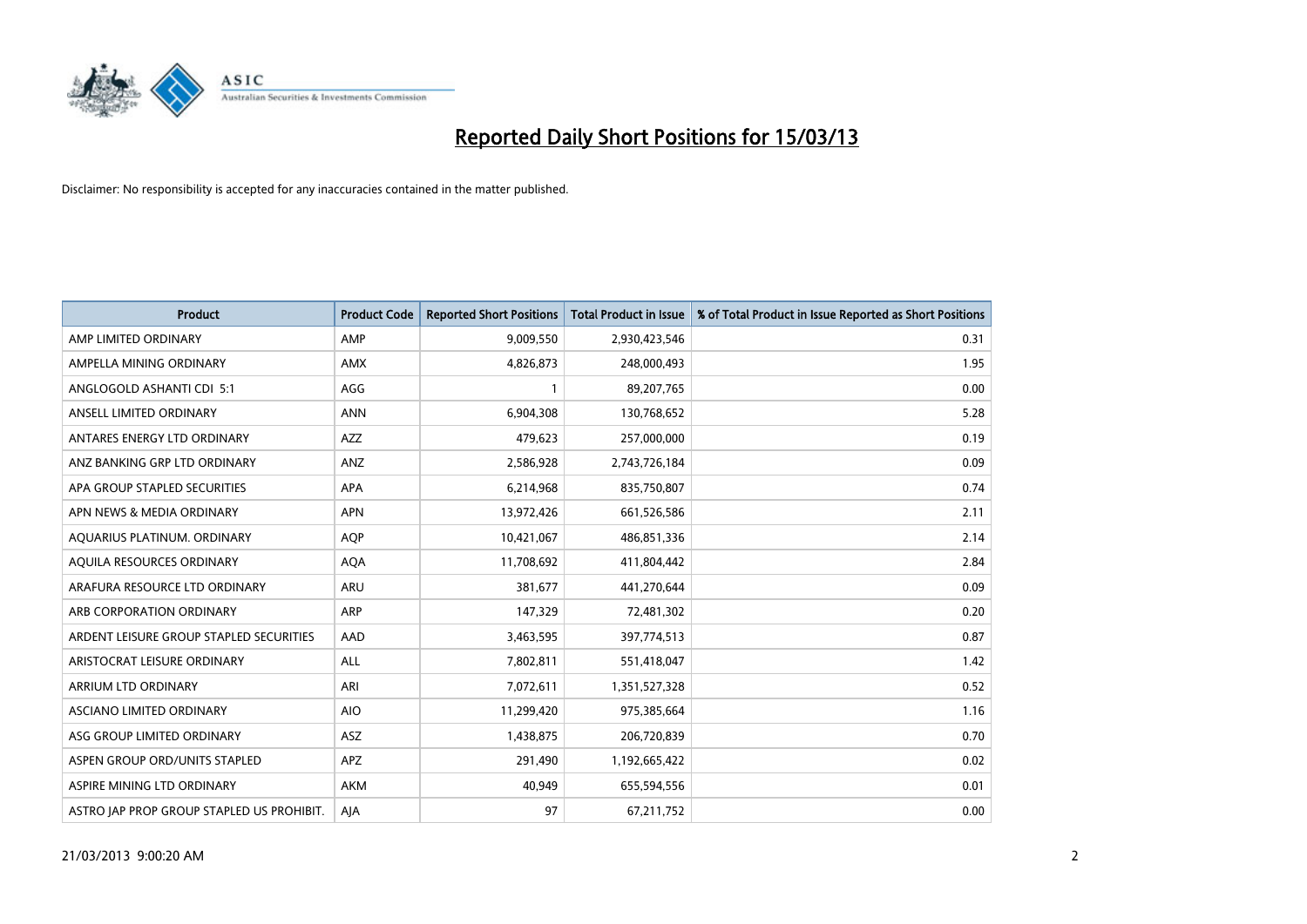

| <b>Product</b>                       | <b>Product Code</b> | <b>Reported Short Positions</b> | <b>Total Product in Issue</b> | % of Total Product in Issue Reported as Short Positions |
|--------------------------------------|---------------------|---------------------------------|-------------------------------|---------------------------------------------------------|
| ASX LIMITED ORDINARY                 | <b>ASX</b>          | 3,241,320                       | 175,136,729                   | 1.85                                                    |
| ATLAS IRON LIMITED ORDINARY          | <b>AGO</b>          | 15,485,650                      | 909,718,409                   | 1.70                                                    |
| <b>AURIZON HOLDINGS LTD ORDINARY</b> | AZJ                 | 9,112,052                       | 2,137,284,503                 | 0.43                                                    |
| AURORA OIL & GAS ORDINARY            | <b>AUT</b>          | 4,919,484                       | 447,885,778                   | 1.10                                                    |
| AUSDRILL LIMITED ORDINARY            | ASL                 | 4,134,789                       | 309,451,963                   | 1.34                                                    |
| AUSENCO LIMITED ORDINARY             | <b>AAX</b>          | 1,065,223                       | 123,527,574                   | 0.86                                                    |
| AUSTAL LIMITED ORDINARY              | ASB                 | 561,927                         | 346,007,639                   | 0.16                                                    |
| AUSTBROKERS HOLDINGS ORDINARY        | <b>AUB</b>          | 1,978                           | 57,568,703                    | 0.00                                                    |
| AUSTIN ENGINEERING ORDINARY          | <b>ANG</b>          | 452,819                         | 73,164,403                    | 0.62                                                    |
| AUSTRALAND PROPERTY STAPLED SECURITY | <b>ALZ</b>          | 370,759                         | 578,324,670                   | 0.06                                                    |
| AUSTRALIAN AGRICULT. ORDINARY        | AAC                 | 1,225,239                       | 312,905,085                   | 0.39                                                    |
| AUSTRALIAN INFRASTR, UNITS/ORDINARY  | <b>AIX</b>          | 3,322,618                       | 620,733,944                   | 0.54                                                    |
| AUSTRALIAN PHARM. ORDINARY           | API                 | 226,281                         | 488,115,883                   | 0.05                                                    |
| AUTOMOTIVE HOLDINGS ORDINARY         | <b>AHE</b>          | 519,871                         | 260,579,682                   | 0.20                                                    |
| AVIENNINGS LIMITED ORDINARY          | AVI                 | 121,391                         | 274,588,694                   | 0.04                                                    |
| AWE LIMITED ORDINARY                 | <b>AWE</b>          | 3,336,343                       | 522,116,985                   | 0.64                                                    |
| AZIMUTH RES LTD ORDINARY             | <b>AZH</b>          | 1,972,151                       | 430,626,680                   | 0.46                                                    |
| <b>BANDANNA ENERGY ORDINARY</b>      | <b>BND</b>          | 24,035,163                      | 528,481,199                   | 4.55                                                    |
| BANK OF QUEENSLAND. ORDINARY         | <b>BOQ</b>          | 4,908,227                       | 312,878,919                   | 1.57                                                    |
| <b>BASE RES LIMITED ORDINARY</b>     | <b>BSE</b>          | 422,450                         | 560,440,029                   | 0.08                                                    |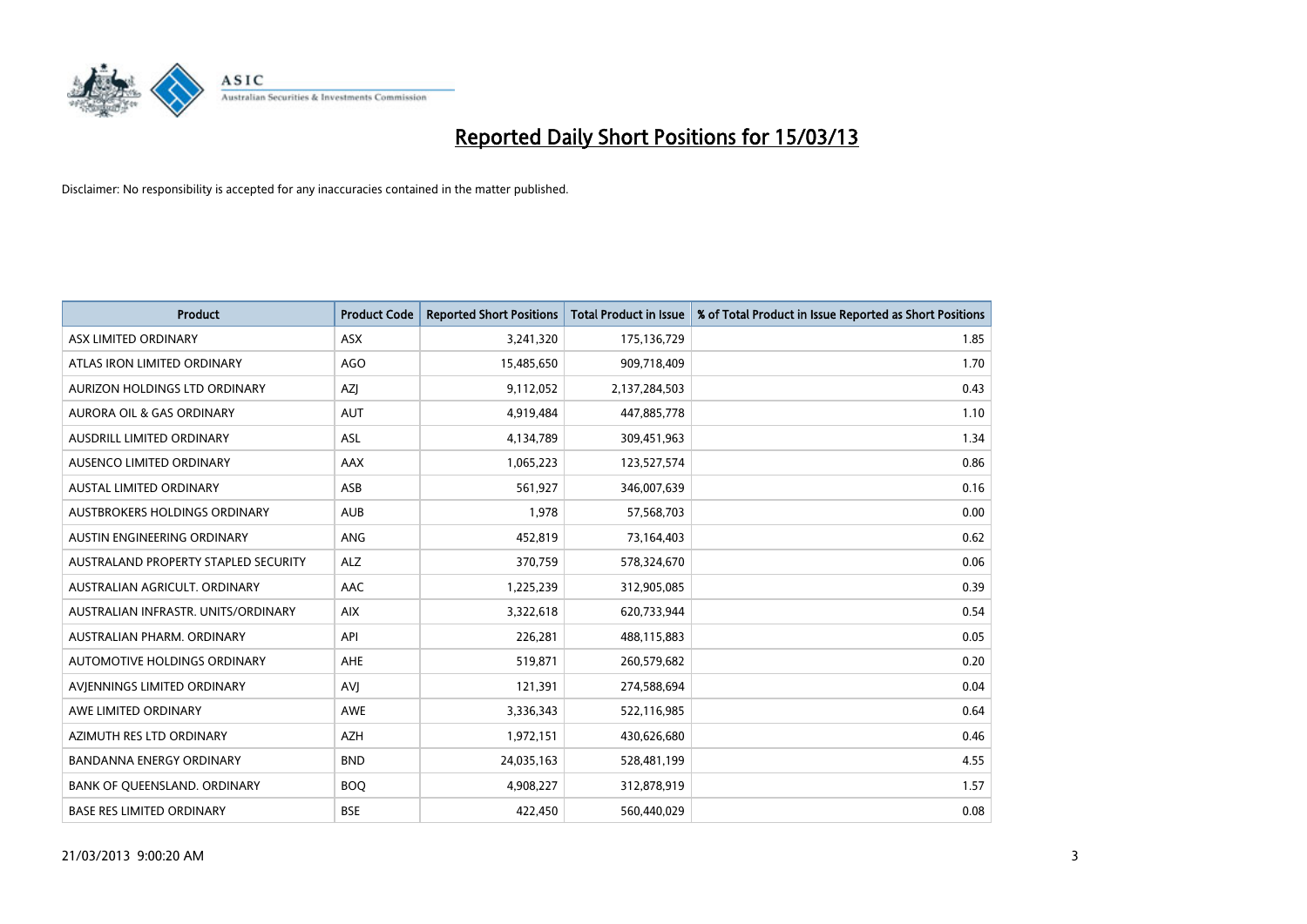

| <b>Product</b>                                | <b>Product Code</b> | <b>Reported Short Positions</b> | <b>Total Product in Issue</b> | % of Total Product in Issue Reported as Short Positions |
|-----------------------------------------------|---------------------|---------------------------------|-------------------------------|---------------------------------------------------------|
| <b>BATHURST RESOURCES ORDINARY</b>            | <b>BTU</b>          | 21,354,979                      | 697,247,997                   | 3.06                                                    |
| BC IRON LIMITED ORDINARY                      | <b>BCI</b>          | 369,543                         | 123,104,384                   | 0.30                                                    |
| <b>BEACH ENERGY LIMITED ORDINARY</b>          | <b>BPT</b>          | 18,103,261                      | 1,264,889,397                 | 1.43                                                    |
| BEADELL RESOURCE LTD ORDINARY                 | <b>BDR</b>          | 20,953,997                      | 742,204,752                   | 2.82                                                    |
| BEGA CHEESE LTD ORDINARY                      | <b>BGA</b>          | 3,759                           | 151,866,050                   | 0.00                                                    |
| BENDIGO AND ADELAIDE ORDINARY                 | <b>BEN</b>          | 11,531,441                      | 402,454,677                   | 2.87                                                    |
| BERKELEY RESOURCES ORDINARY                   | <b>BKY</b>          | 141.193                         | 179,393,273                   | 0.08                                                    |
| <b>BHP BILLITON LIMITED ORDINARY</b>          | <b>BHP</b>          | 10,109,880                      | 3,211,691,105                 | 0.31                                                    |
| <b>BILLABONG ORDINARY</b>                     | <b>BBG</b>          | 10,767,709                      | 478,944,292                   | 2.25                                                    |
| <b>BLACKMORES LIMITED ORDINARY</b>            | <b>BKL</b>          | 1,846                           | 16,909,231                    | 0.01                                                    |
| <b>BLACKTHORN RESOURCES ORD US PROHIBITED</b> | <b>BTR</b>          | 197,957                         | 164,285,950                   | 0.12                                                    |
| BLUESCOPE STEEL LTD ORDINARY                  | <b>BSL</b>          | 3,388,429                       | 558,243,305                   | 0.61                                                    |
| <b>BOART LONGYEAR ORDINARY</b>                | <b>BLY</b>          | 6,544,451                       | 461,163,412                   | 1.42                                                    |
| BORAL LIMITED, ORDINARY                       | <b>BLD</b>          | 22,465,344                      | 766,370,951                   | 2.93                                                    |
| <b>BRADKEN LIMITED ORDINARY</b>               | <b>BKN</b>          | 11,608,271                      | 169,240,662                   | 6.86                                                    |
| <b>BRAMBLES LIMITED ORDINARY</b>              | <b>BXB</b>          | 1,438,938                       | 1,556,673,996                 | 0.09                                                    |
| <b>BREVILLE GROUP LTD ORDINARY</b>            | <b>BRG</b>          | 300,209                         | 130,095,322                   | 0.23                                                    |
| <b>BRICKWORKS LIMITED ORDINARY</b>            | <b>BKW</b>          | 14,173                          | 147,818,132                   | 0.01                                                    |
| <b>BROCKMAN MINING LTD ORDINARY</b>           | <b>BCK</b>          | 91,872                          | 7,894,482,131                 | 0.00                                                    |
| BT INVESTMENT MNGMNT ORDINARY                 | <b>BTT</b>          | 10,130                          | 274,214,460                   | 0.00                                                    |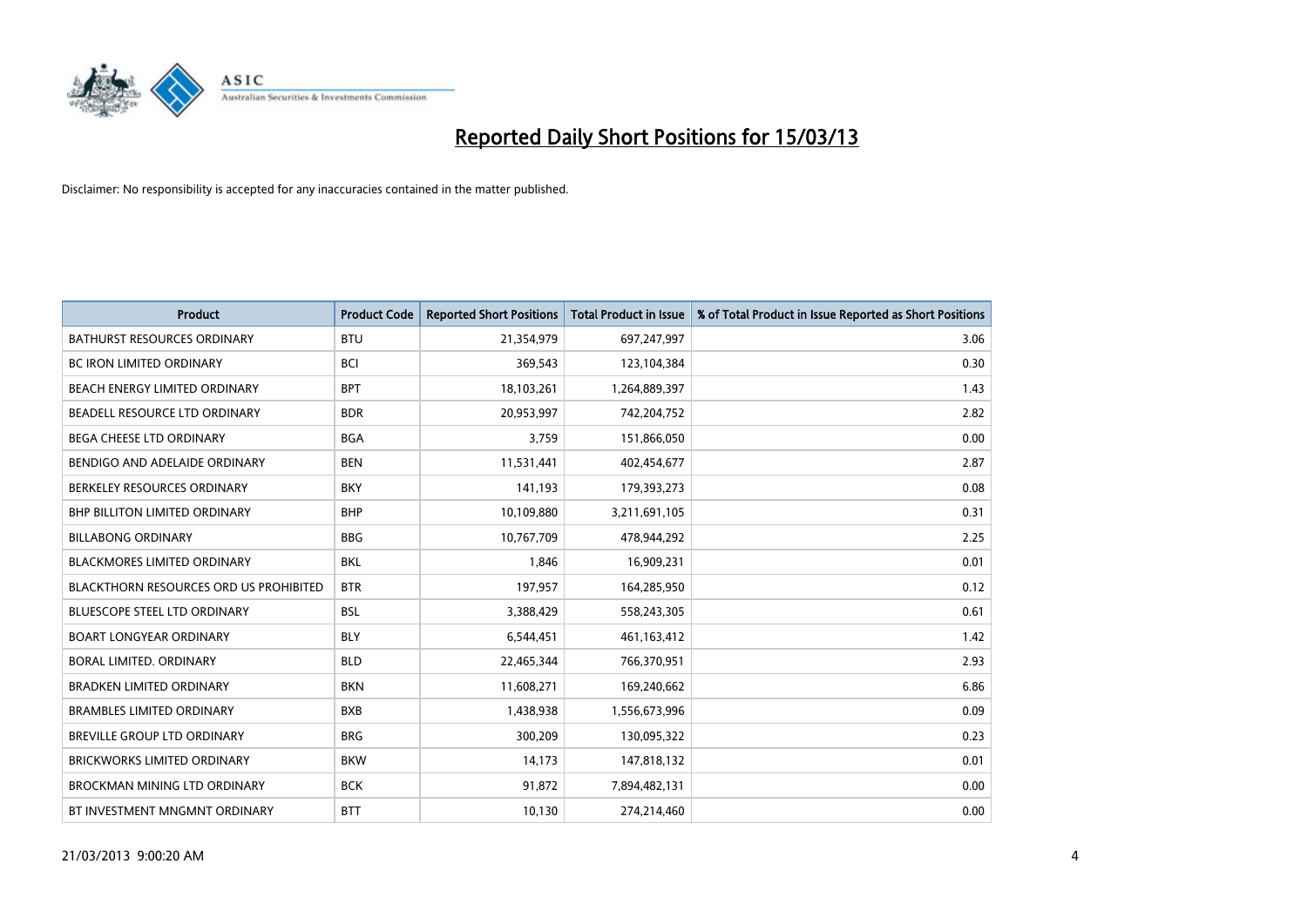

| <b>Product</b>                          | <b>Product Code</b> | <b>Reported Short Positions</b> | Total Product in Issue | % of Total Product in Issue Reported as Short Positions |
|-----------------------------------------|---------------------|---------------------------------|------------------------|---------------------------------------------------------|
| <b>BURU ENERGY ORDINARY</b>             | <b>BRU</b>          | 18,626,628                      | 273,912,685            | 6.80                                                    |
| <b>BWP TRUST ORDINARY UNITS</b>         | <b>BWP</b>          | 3,136,083                       | 537,753,954            | 0.58                                                    |
| CABCHARGE AUSTRALIA ORDINARY            | CAB                 | 7,610,602                       | 120,430,683            | 6.32                                                    |
| CALIBRE GROUP LTD ORDINARY              | <b>CGH</b>          | 843,313                         | 307,378,401            | 0.27                                                    |
| CALTEX AUSTRALIA ORDINARY               | <b>CTX</b>          | 4,704,616                       | 270,000,000            | 1.74                                                    |
| CAPE LAMBERT RES LTD ORDINARY           | <b>CFE</b>          | 400,799                         | 687,533,792            | 0.06                                                    |
| CARABELLA RES LTD ORDINARY              | <b>CLR</b>          | 153,326                         | 152,361,547            | 0.10                                                    |
| <b>CARBON ENERGY ORDINARY</b>           | <b>CNX</b>          | 48.071                          | 782,684,355            | 0.01                                                    |
| CARDNO LIMITED ORDINARY                 | <b>CDD</b>          | 6,785,117                       | 142,770,550            | 4.75                                                    |
| CARNARVON PETROLEUM ORDINARY            | <b>CVN</b>          | 90,175                          | 934,109,501            | 0.01                                                    |
| CARSALES.COM LTD ORDINARY               | <b>CRZ</b>          | 4,994,726                       | 235,783,495            | 2.12                                                    |
| <b>CASH CONVERTERS ORDINARY</b>         | CCV                 | 283,769                         | 423,861,025            | 0.07                                                    |
| CEDAR WOODS PROP. ORDINARY              | <b>CWP</b>          | 483                             | 73,047,793             | 0.00                                                    |
| CENTRAL PETROLEUM ORDINARY              | <b>CTP</b>          | 3,061,225                       | 1,388,978,845          | 0.22                                                    |
| <b>CERAMIC FUEL CELLS ORDINARY</b>      | <b>CFU</b>          | 390                             | 1,559,231,320          | 0.00                                                    |
| CFS RETAIL TRUST GRP STAPLED SECURITIES | <b>CFX</b>          | 57,686,416                      | 2,828,495,659          | 2.04                                                    |
| CHALLENGER DIV.PRO. STAPLED UNITS       | <b>CDI</b>          | 44,653                          | 214,101,013            | 0.02                                                    |
| <b>CHALLENGER LIMITED ORDINARY</b>      | <b>CGF</b>          | 3,438,701                       | 534,607,512            | 0.64                                                    |
| CHARTER HALL GROUP STAPLED US PROHIBIT. | <b>CHC</b>          | 442.445                         | 302,262,312            | 0.15                                                    |
| <b>CHARTER HALL RETAIL UNITS</b>        | <b>COR</b>          | 805.554                         | 337,582,974            | 0.24                                                    |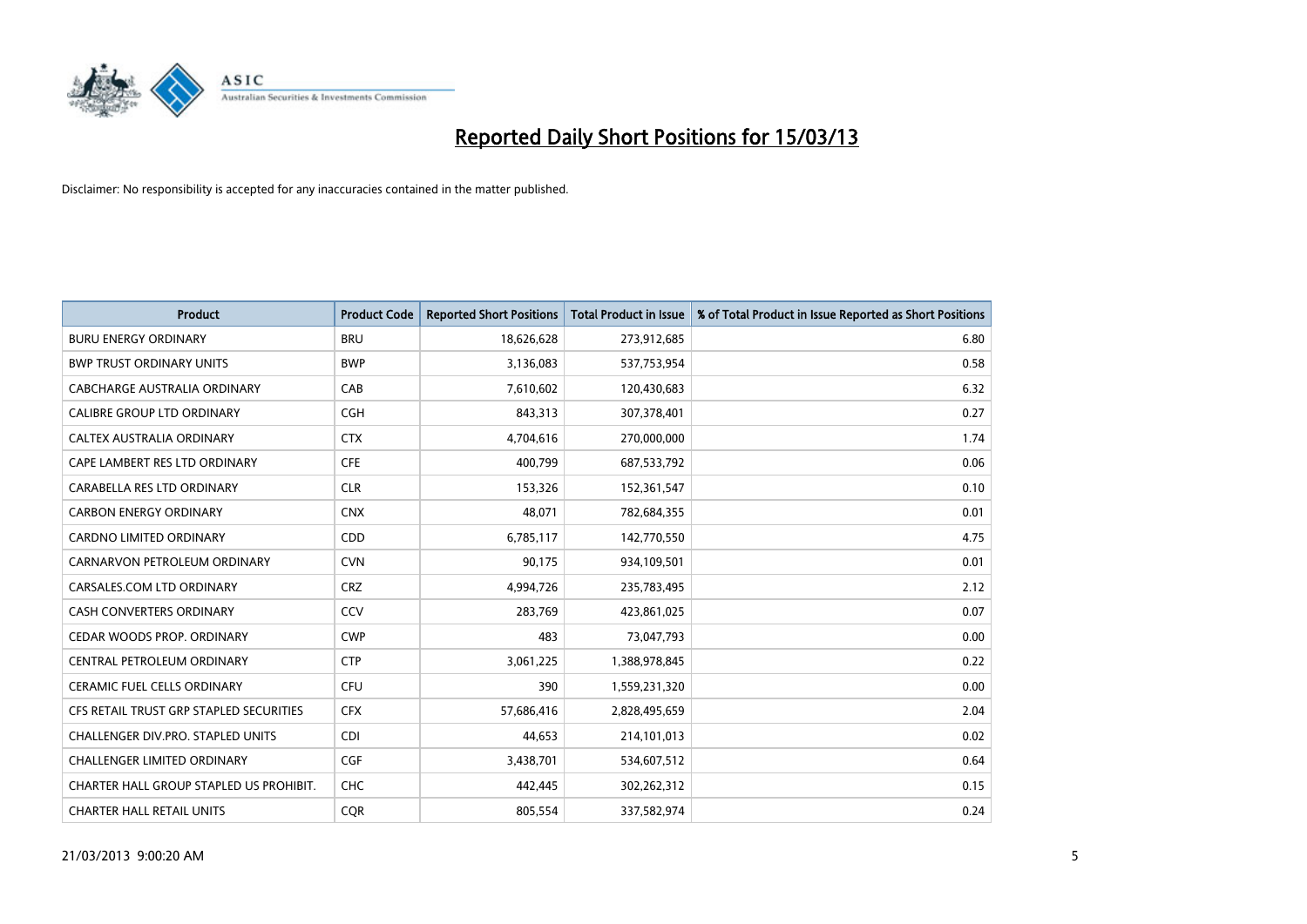

| <b>Product</b>                          | <b>Product Code</b> | <b>Reported Short Positions</b> | <b>Total Product in Issue</b> | % of Total Product in Issue Reported as Short Positions |
|-----------------------------------------|---------------------|---------------------------------|-------------------------------|---------------------------------------------------------|
| <b>CHORUS LIMITED ORDINARY</b>          | <b>CNU</b>          | 326,666                         | 385,082,123                   | 0.08                                                    |
| CITIGOLD CORP LTD ORDINARY              | <b>CTO</b>          | 153,427                         | 1,352,907,765                 | 0.01                                                    |
| <b>CLOUGH LIMITED ORDINARY</b>          | <b>CLO</b>          | 724,716                         | 776,755,875                   | 0.09                                                    |
| COAL OF AFRICA LTD ORDINARY             | <b>CZA</b>          | 432                             | 1,048,368,613                 | 0.00                                                    |
| <b>COALSPUR MINES LTD ORDINARY</b>      | <b>CPL</b>          | 14,761,916                      | 634,248,901                   | 2.33                                                    |
| COCA-COLA AMATIL ORDINARY               | <b>CCL</b>          | 3,142,026                       | 762,133,414                   | 0.41                                                    |
| <b>COCHLEAR LIMITED ORDINARY</b>        | <b>COH</b>          | 3,933,981                       | 57,040,932                    | 6.90                                                    |
| COCKATOO COAL ORDINARY                  | <b>COK</b>          | 12,126,493                      | 1,016,746,908                 | 1.19                                                    |
| <b>CODAN LIMITED ORDINARY</b>           | <b>CDA</b>          | 438.407                         | 176,926,104                   | 0.25                                                    |
| <b>COLLECTION HOUSE ORDINARY</b>        | <b>CLH</b>          | 3,514                           | 114,993,120                   | 0.00                                                    |
| <b>COLLINS FOODS LTD ORDINARY</b>       | <b>CKF</b>          | 510,719                         | 93,000,003                    | 0.55                                                    |
| COMMONWEALTH BANK, ORDINARY             | <b>CBA</b>          | 10,592,174                      | 1,609,180,841                 | 0.66                                                    |
| <b>COMMONWEALTH PROP ORDINARY UNITS</b> | <b>CPA</b>          | 15,672,220                      | 2,347,003,413                 | 0.67                                                    |
| <b>COMPASS RESOURCES ORDINARY</b>       | <b>CMR</b>          | 7,472                           | 1,403,744,100                 | 0.00                                                    |
| <b>COMPUTERSHARE LTD ORDINARY</b>       | CPU                 | 11,057,772                      | 555,664,059                   | 1.99                                                    |
| COOPER ENERGY LTD ORDINARY              | <b>COE</b>          | 201,209                         | 329,034,654                   | 0.06                                                    |
| <b>CORP TRAVEL LIMITED ORDINARY</b>     | <b>CTD</b>          | 134,440                         | 77,410,044                    | 0.17                                                    |
| CREDIT CORP GROUP ORDINARY              | <b>CCP</b>          | 48,966                          | 45,932,899                    | 0.11                                                    |
| <b>CROMWELL PROP STAPLED SECURITIES</b> | <b>CMW</b>          | 3,258,439                       | 1,460,982,142                 | 0.22                                                    |
| <b>CROWN LIMITED ORDINARY</b>           | <b>CWN</b>          | 6,647,007                       | 728,394,185                   | 0.91                                                    |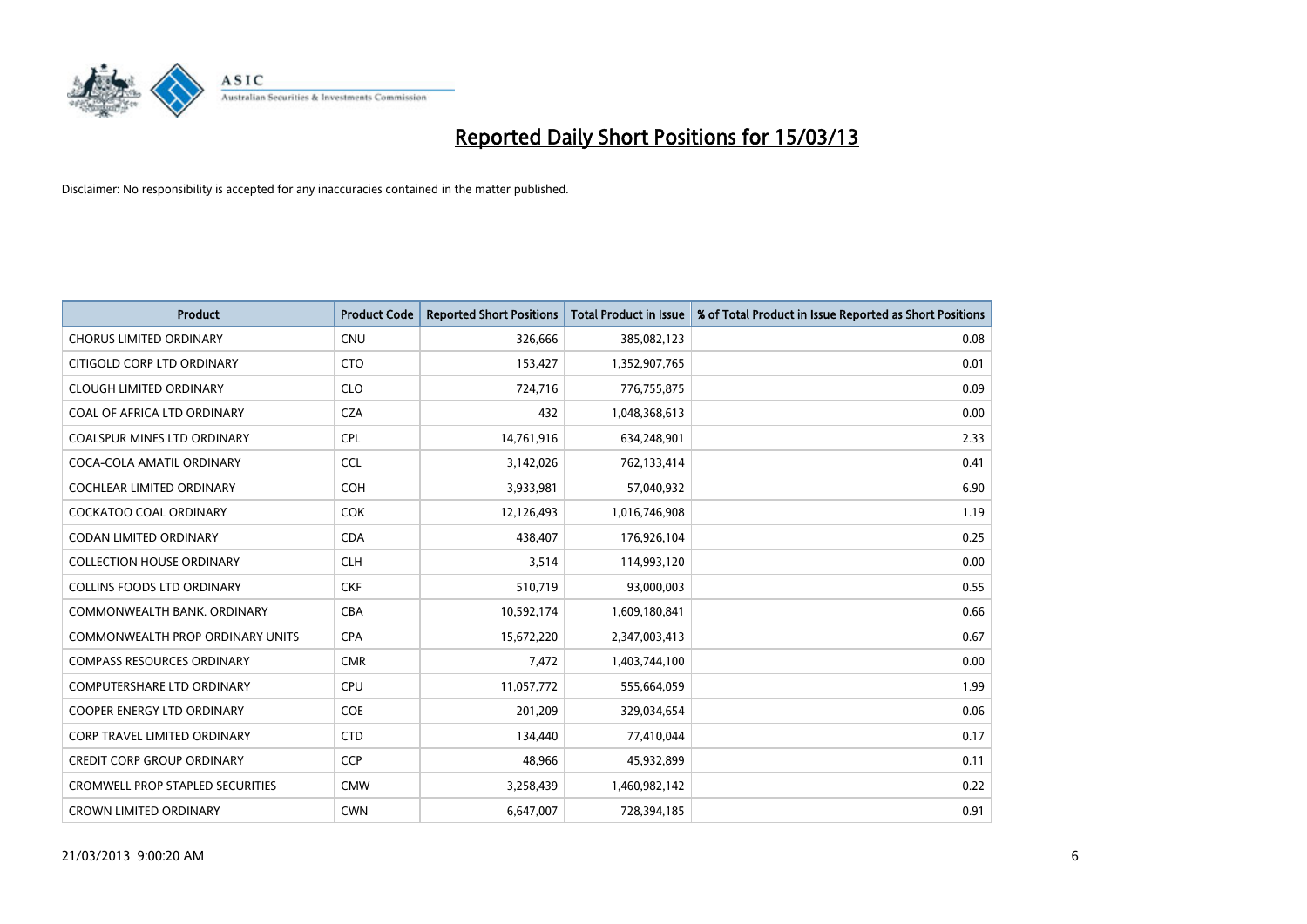

| <b>Product</b>                       | <b>Product Code</b> | <b>Reported Short Positions</b> | <b>Total Product in Issue</b> | % of Total Product in Issue Reported as Short Positions |
|--------------------------------------|---------------------|---------------------------------|-------------------------------|---------------------------------------------------------|
| <b>CSG LIMITED ORDINARY</b>          | CSV                 | 8,018                           | 278,155,477                   | 0.00                                                    |
| <b>CSL LIMITED ORDINARY</b>          | <b>CSL</b>          | 856,023                         | 498,324,913                   | 0.17                                                    |
| <b>CSR LIMITED ORDINARY</b>          | <b>CSR</b>          | 48,023,357                      | 506,000,315                   | 9.49                                                    |
| <b>CUDECO LIMITED ORDINARY</b>       | CDU                 | 2,823,899                       | 199,877,294                   | 1.41                                                    |
| DART ENERGY LTD ORDINARY             | <b>DTE</b>          | 16,286,029                      | 878,668,388                   | 1.85                                                    |
| DAVID JONES LIMITED ORDINARY         | <b>DJS</b>          | 59,847,785                      | 531,788,775                   | 11.25                                                   |
| <b>DECMIL GROUP LIMITED ORDINARY</b> | <b>DCG</b>          | 1,022,125                       | 168,203,219                   | 0.61                                                    |
| DEXUS PROPERTY GROUP STAPLED UNITS   | <b>DXS</b>          | 6,667,016                       | 4,839,024,176                 | 0.14                                                    |
| DISCOVERY METALS LTD ORDINARY        | <b>DML</b>          | 5,263,779                       | 486,986,451                   | 1.08                                                    |
| DOMINO PIZZA ENTERPR ORDINARY        | <b>DMP</b>          | 117,956                         | 70,192,674                    | 0.17                                                    |
| DORAY MINERALS LTD ORDINARY          | <b>DRM</b>          | 62,793                          | 141,866,768                   | 0.04                                                    |
| DOWNER EDI LIMITED ORDINARY          | <b>DOW</b>          | 7,215,739                       | 429,100,296                   | 1.68                                                    |
| DRILLSEARCH ENERGY ORDINARY          | <b>DLS</b>          | 2,084,585                       | 427,353,371                   | 0.49                                                    |
| DUET GROUP STAPLED US PROHIBIT.      | <b>DUE</b>          | 7,393,447                       | 1,169,314,842                 | 0.63                                                    |
| DULUXGROUP LIMITED ORDINARY          | <b>DLX</b>          | 6,894,154                       | 374,507,181                   | 1.84                                                    |
| DWS LTD ORDINARY                     | <b>DWS</b>          | 296,516                         | 132,362,763                   | 0.22                                                    |
| ECHO ENTERTAINMENT ORDINARY          | <b>EGP</b>          | 7,222,165                       | 825,672,730                   | 0.87                                                    |
| ELDERS LIMITED ORDINARY              | <b>ELD</b>          | 16,309,362                      | 448,598,480                   | 3.64                                                    |
| ELEMENTAL MINERALS ORDINARY          | <b>ELM</b>          | 33,456                          | 288,587,228                   | 0.01                                                    |
| ELEMENTOS LIMITED ORDINARY           | <b>ELT</b>          | 16                              | 149,531,420                   | 0.00                                                    |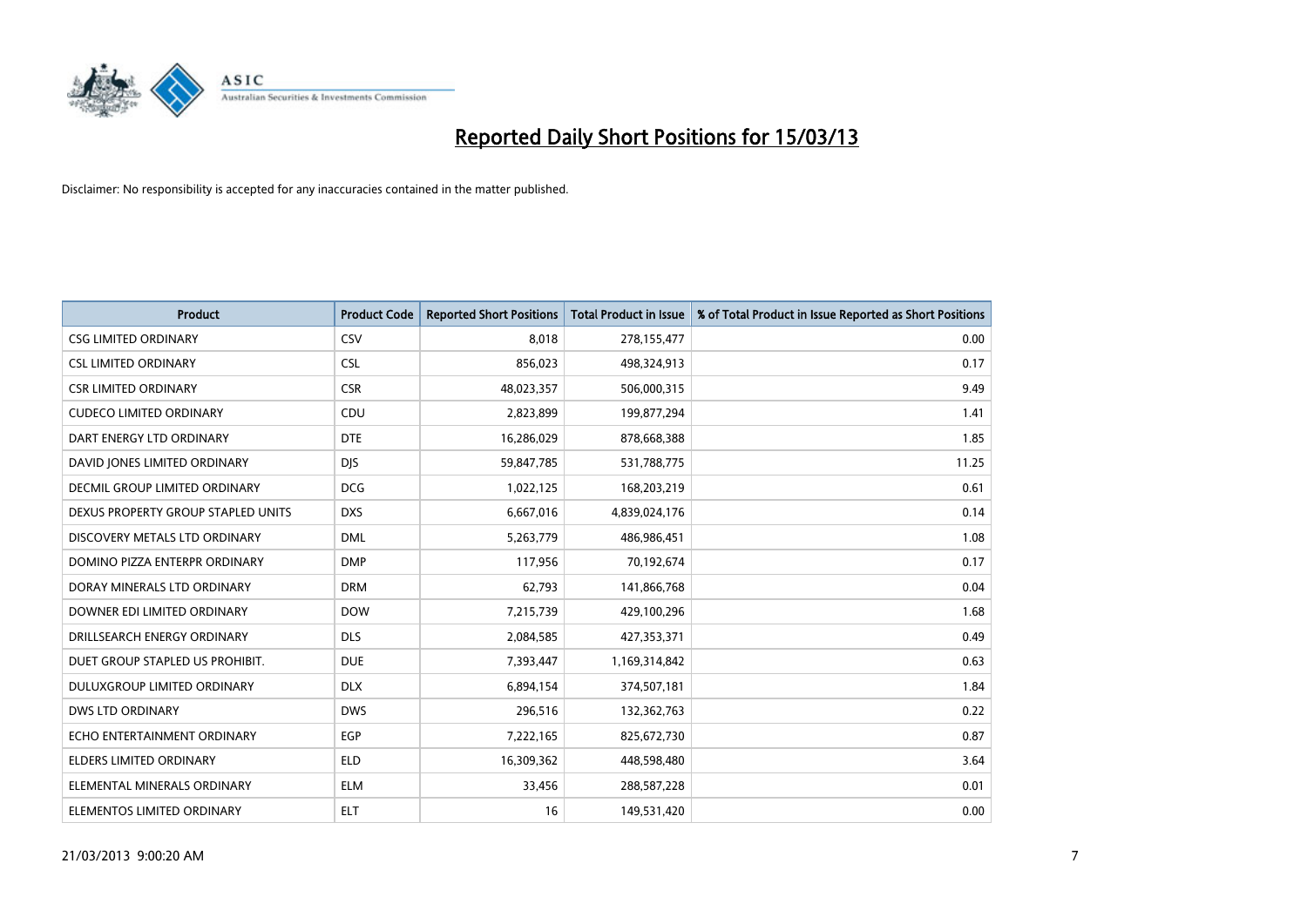

| <b>Product</b>                         | <b>Product Code</b> | <b>Reported Short Positions</b> | <b>Total Product in Issue</b> | % of Total Product in Issue Reported as Short Positions |
|----------------------------------------|---------------------|---------------------------------|-------------------------------|---------------------------------------------------------|
| <b>EMECO HOLDINGS ORDINARY</b>         | <b>EHL</b>          | 6,865,358                       | 599,675,707                   | 1.14                                                    |
| <b>ENDEAVOUR MIN CORP CDI 1:1</b>      | <b>EVR</b>          | 47,974                          | 131,354,574                   | 0.04                                                    |
| <b>ENERGY RESOURCES ORDINARY 'A'</b>   | <b>ERA</b>          | 8,107,109                       | 517,725,062                   | 1.57                                                    |
| <b>ENERGY WORLD CORPOR. ORDINARY</b>   | <b>EWC</b>          | 19,288,311                      | 1,734,166,672                 | 1.11                                                    |
| <b>ENVESTRA LIMITED ORDINARY</b>       | <b>ENV</b>          | 8,990,635                       | 1,603,333,497                 | 0.56                                                    |
| ETHANE PIPELINE STAPLED SECURITIES     | <b>EPX</b>          | 16                              | 69,302,275                    | 0.00                                                    |
| EVOLUTION MINING LTD ORDINARY          | <b>EVN</b>          | 13,228,632                      | 708,092,989                   | 1.87                                                    |
| EXCELSIOR GOLD LTD ORDINARY            | <b>EXG</b>          | 1,079                           | 414,078,424                   | 0.00                                                    |
| FAIRFAX MEDIA LTD ORDINARY             | <b>FXI</b>          | 396,994,141                     | 2,351,955,725                 | 16.88                                                   |
| <b>FANTASTIC HOLDINGS ORDINARY</b>     | <b>FAN</b>          | 35,374                          | 102,739,538                   | 0.03                                                    |
| FAR LTD ORDINARY                       | <b>FAR</b>          | 22,121,932                      | 2,499,846,742                 | 0.88                                                    |
| FEDERATION CNTRES ORD/UNIT STAPLED SEC | <b>FDC</b>          | 4,707,382                       | 1,427,641,565                 | 0.33                                                    |
| FKP PROPERTY GROUP STAPLED SECURITIES  | <b>FKP</b>          | 6,163,217                       | 321,578,705                   | 1.92                                                    |
| FLEETWOOD CORP ORDINARY                | <b>FWD</b>          | 3,814,325                       | 60,104,188                    | 6.35                                                    |
| FLETCHER BUILDING ORDINARY             | <b>FBU</b>          | 3,936,691                       | 684,793,538                   | 0.57                                                    |
| FLEXIGROUP LIMITED ORDINARY            | <b>FXL</b>          | 71,140                          | 287,869,669                   | 0.02                                                    |
| FLIGHT CENTRE ORDINARY                 | <b>FLT</b>          | 10,484,001                      | 100,289,792                   | 10.45                                                   |
| <b>FLINDERS MINES LTD ORDINARY</b>     | <b>FMS</b>          | 2,706,478                       | 1,821,300,404                 | 0.15                                                    |
| <b>FOCUS MINERALS LTD ORDINARY</b>     | <b>FML</b>          | 9,248,818                       | 8,822,771,352                 | 0.10                                                    |
| FONTERRA SHARE FUND ORDINARY UNITS     | FSF                 | 36,135                          | 95,822,090                    | 0.04                                                    |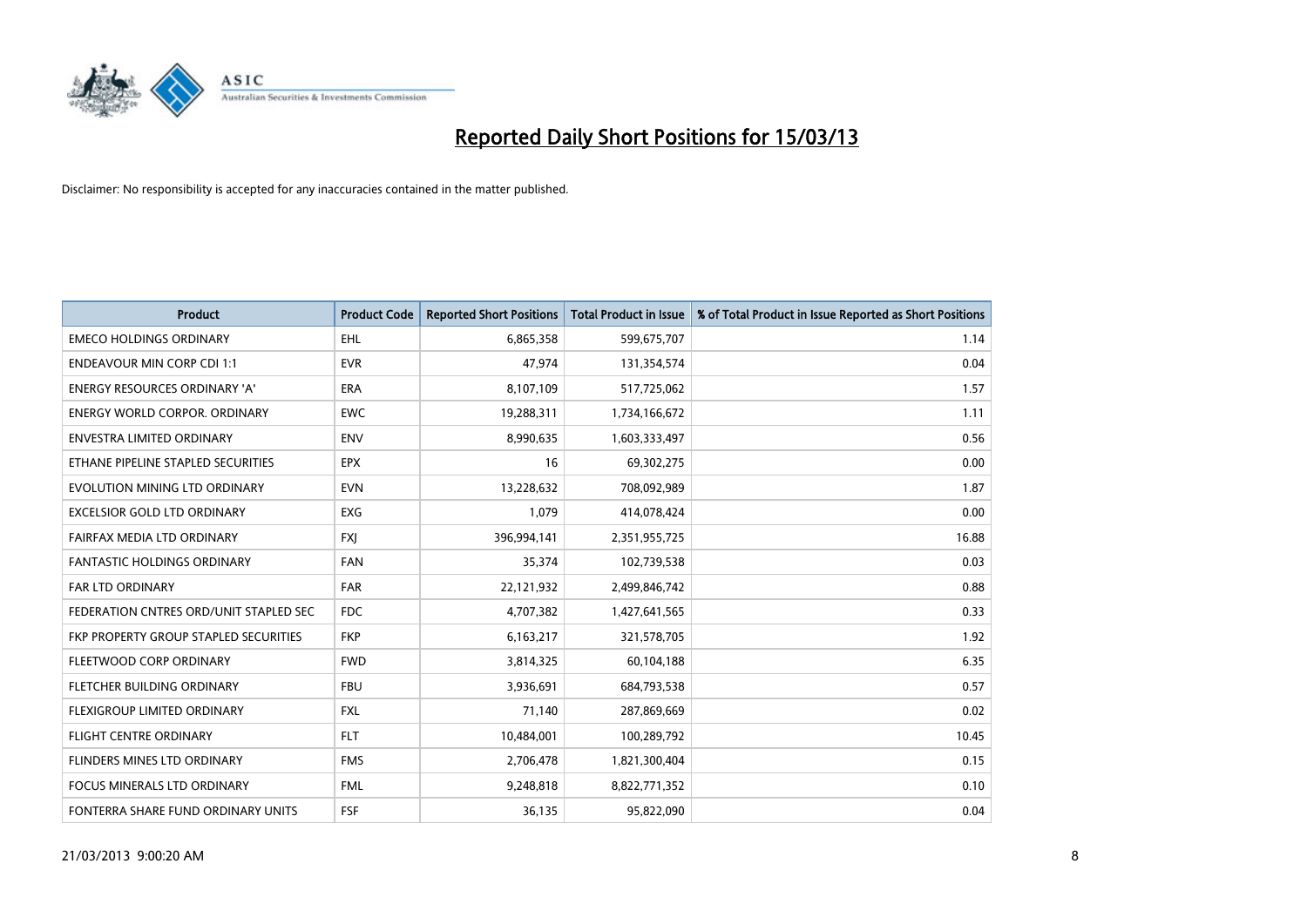

| <b>Product</b>                            | <b>Product Code</b> | <b>Reported Short Positions</b> | <b>Total Product in Issue</b> | % of Total Product in Issue Reported as Short Positions |
|-------------------------------------------|---------------------|---------------------------------|-------------------------------|---------------------------------------------------------|
| <b>FORGE GROUP LIMITED ORDINARY</b>       | FGE                 | 226,366                         | 86,169,014                    | 0.26                                                    |
| FORTESCUE METALS GRP ORDINARY             | <b>FMG</b>          | 161,990,943                     | 3,113,798,659                 | 5.20                                                    |
| <b>G.U.D. HOLDINGS ORDINARY</b>           | GUD                 | 4,089,014                       | 71,341,319                    | 5.73                                                    |
| <b>G8 EDUCATION LIMITED ORDINARY</b>      | <b>GEM</b>          | 734,872                         | 270,940,348                   | 0.27                                                    |
| <b>GALAXY RESOURCES ORDINARY</b>          | <b>GXY</b>          | 3,497,430                       | 584,355,501                   | 0.60                                                    |
| <b>GEODYNAMICS LIMITED ORDINARY</b>       | GDY                 | 850                             | 406,452,608                   | 0.00                                                    |
| <b>GINDALBIE METALS LTD ORDINARY</b>      | GBG                 | 32,717,601                      | 1,404,350,200                 | 2.33                                                    |
| <b>GOODMAN FIELDER, ORDINARY</b>          | <b>GFF</b>          | 38,593,076                      | 1,955,559,207                 | 1.97                                                    |
| <b>GOODMAN GROUP STAPLED US PROHIBIT.</b> | <b>GMG</b>          | 6,888,351                       | 1,713,233,947                 | 0.40                                                    |
| <b>GPT GROUP STAPLED SEC.</b>             | <b>GPT</b>          | 4,373,950                       | 1,768,731,729                 | 0.25                                                    |
| <b>GRAINCORP LIMITED A CLASS ORDINARY</b> | <b>GNC</b>          | 1,854,285                       | 228,855,628                   | 0.81                                                    |
| <b>GRANGE RESOURCES, ORDINARY</b>         | <b>GRR</b>          | 1,377,375                       | 1,156,492,195                 | 0.12                                                    |
| <b>GREENLAND MIN EN LTD ORDINARY</b>      | GGG                 | 4,826,888                       | 571,225,263                   | 0.85                                                    |
| <b>GRYPHON MINERALS LTD ORDINARY</b>      | GRY                 | 13,019,562                      | 400,464,983                   | 3.25                                                    |
| <b>GUILDFORD COAL LTD ORDINARY</b>        | <b>GUF</b>          | 1,238,417                       | 635,046,899                   | 0.20                                                    |
| <b>GUNNS LIMITED ORDINARY</b>             | <b>GNS</b>          | 51,785,239                      | 848,401,559                   | 6.10                                                    |
| <b>GWA GROUP LTD ORDINARY</b>             | <b>GWA</b>          | 16,638,002                      | 304,706,899                   | 5.46                                                    |
| <b>HARVEY NORMAN ORDINARY</b>             | <b>HVN</b>          | 89,349,432                      | 1,062,316,784                 | 8.41                                                    |
| HASTIE GROUP LIMITED ORDINARY             | <b>HST</b>          | 210,891                         | 137,353,504                   | 0.15                                                    |
| <b>HENDERSON GROUP CDI 1:1</b>            | <b>HGG</b>          | 4,584,598                       | 725,243,442                   | 0.63                                                    |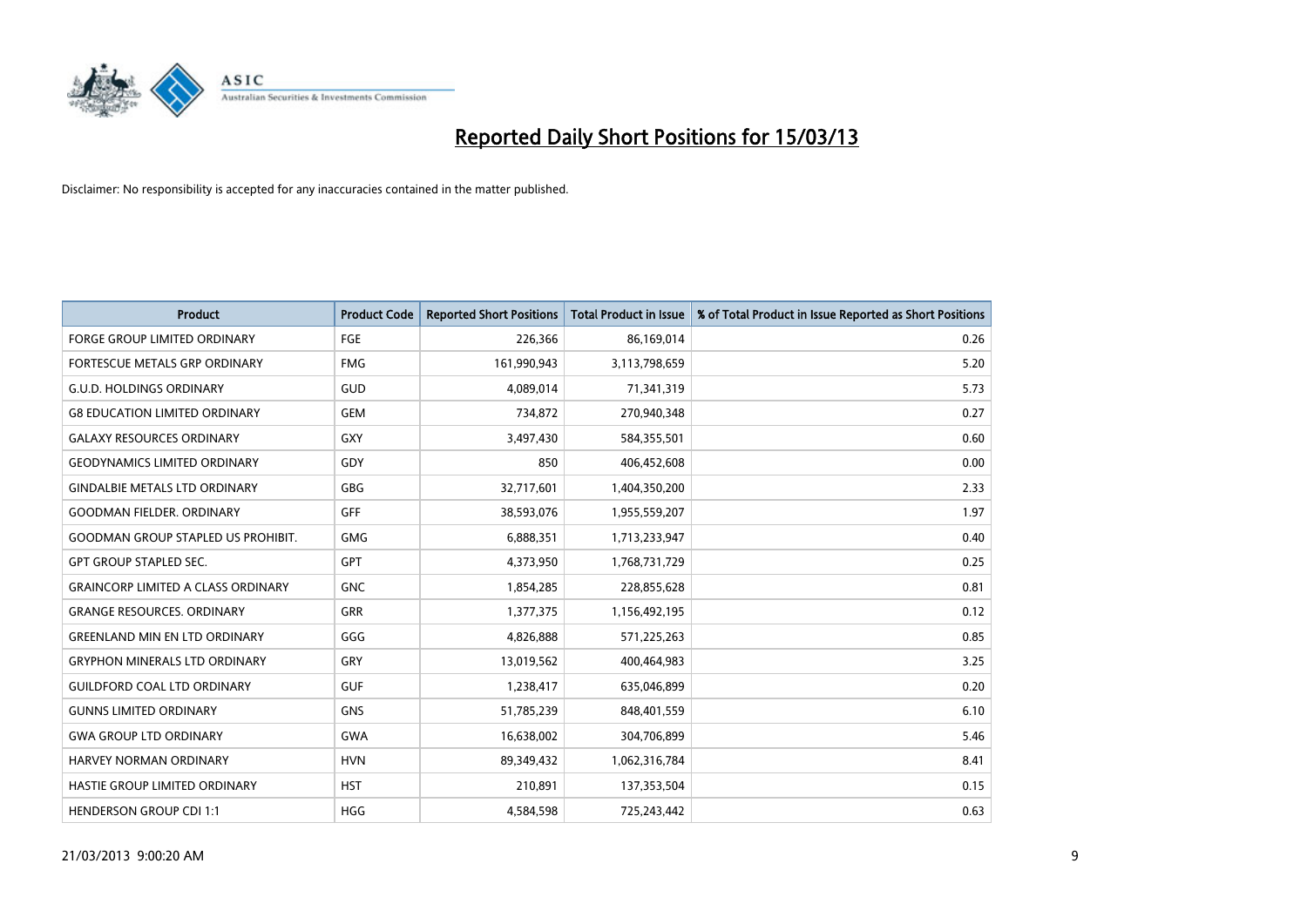

| <b>Product</b>                                | <b>Product Code</b> | <b>Reported Short Positions</b> | <b>Total Product in Issue</b> | % of Total Product in Issue Reported as Short Positions |
|-----------------------------------------------|---------------------|---------------------------------|-------------------------------|---------------------------------------------------------|
| HFA HOLDINGS LIMITED ORDINARY                 | <b>HFA</b>          | 3,809                           | 117,332,831                   | 0.00                                                    |
| HILLGROVE RES LTD ORDINARY                    | <b>HGO</b>          | 1,529,144                       | 1,022,760,221                 | 0.15                                                    |
| HILLS HOLDINGS LTD ORDINARY                   | <b>HIL</b>          | 2,505,983                       | 246,500,444                   | 1.02                                                    |
| HORIZON OIL LIMITED ORDINARY                  | <b>HZN</b>          | 34,741,208                      | 1,135,266,515                 | 3.06                                                    |
| <b>ICON ENERGY LIMITED ORDINARY</b>           | <b>ICN</b>          | 1,571,199                       | 533,391,210                   | 0.29                                                    |
| <b>IINET LIMITED ORDINARY</b>                 | <b>IIN</b>          | 1,504,611                       | 161,238,847                   | 0.93                                                    |
| <b>ILUKA RESOURCES ORDINARY</b>               | ILU                 | 63,297,433                      | 418,700,517                   | 15.12                                                   |
| <b>IMDEX LIMITED ORDINARY</b>                 | <b>IMD</b>          | 2,296,935                       | 210,473,188                   | 1.09                                                    |
| IMF (AUSTRALIA) LTD ORDINARY                  | IMF                 | 789,902                         | 123,201,716                   | 0.64                                                    |
| <b>INCITEC PIVOT ORDINARY</b>                 | IPL                 | 27,682,784                      | 1,628,730,107                 | 1.70                                                    |
| INDEPENDENCE GROUP ORDINARY                   | <b>IGO</b>          | 2,356,178                       | 232,882,535                   | 1.01                                                    |
| <b>INDOPHIL RESOURCES ORDINARY</b>            | <b>IRN</b>          | 1,485,800                       | 1,203,146,194                 | 0.12                                                    |
| <b>INFIGEN ENERGY STAPLED SECURITIES</b>      | <b>IFN</b>          | 3,164,675                       | 762,265,972                   | 0.42                                                    |
| <b>INSURANCE AUSTRALIA ORDINARY</b>           | IAG                 | 3,027,620                       | 2,079,034,021                 | 0.15                                                    |
| <b>INTEGRATED RESEARCH ORDINARY</b>           | IRI                 | 95,840                          | 168,359,453                   | 0.06                                                    |
| <b>INTREPID MINES ORDINARY</b>                | <b>IAU</b>          | 12,092,555                      | 555,623,798                   | 2.18                                                    |
| <b>INVESTA OFFICE FUND STAPLED SECURITIES</b> | <b>IOF</b>          | 1,860,703                       | 614,047,458                   | 0.30                                                    |
| <b>INVOCARE LIMITED ORDINARY</b>              | IVC                 | 1,985,487                       | 110,030,298                   | 1.80                                                    |
| <b>ION LIMITED ORDINARY</b>                   | <b>ION</b>          | 164,453                         | 256,365,105                   | 0.06                                                    |
| <b>IOOF HOLDINGS LTD ORDINARY</b>             | <b>IFL</b>          | 1,384,132                       | 232,091,225                   | 0.60                                                    |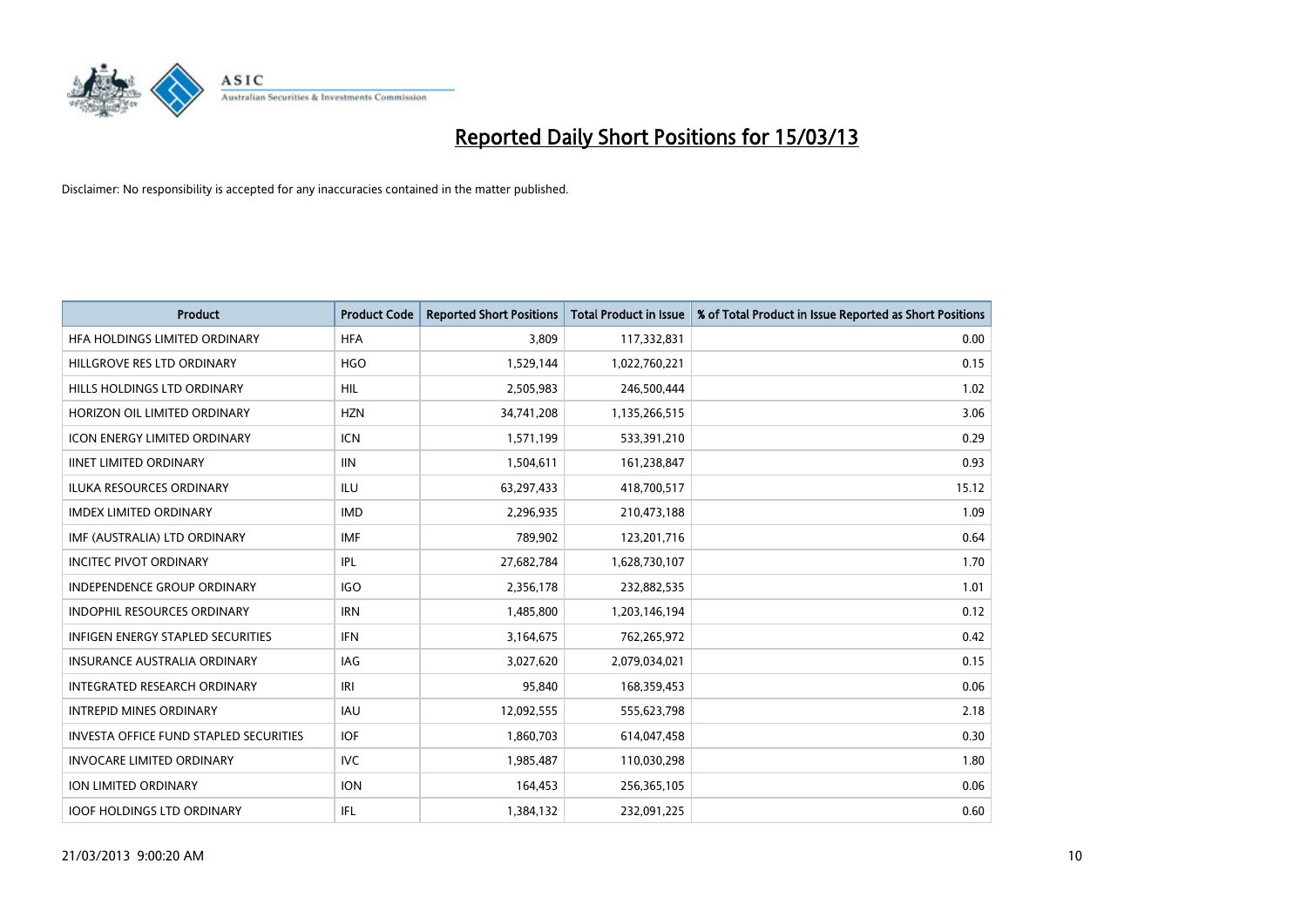

| <b>Product</b>                           | <b>Product Code</b> | <b>Reported Short Positions</b> | <b>Total Product in Issue</b> | % of Total Product in Issue Reported as Short Positions |
|------------------------------------------|---------------------|---------------------------------|-------------------------------|---------------------------------------------------------|
| <b>IRESS LIMITED ORDINARY</b>            | <b>IRE</b>          | 2,160,087                       | 128,620,231                   | 1.68                                                    |
| <b>IRON ORE HOLDINGS ORDINARY</b>        | <b>IOH</b>          | 16,649                          | 161,174,005                   | 0.01                                                    |
| <b>IVANHOE AUSTRALIA ORDINARY</b>        | <b>IVA</b>          | 1,363,605                       | 724,339,661                   | 0.19                                                    |
| JAMES HARDIE INDUST CHESS DEPOSITARY INT | <b>IHX</b>          | 7,387,209                       | 441,375,645                   | 1.67                                                    |
| <b>IB HI-FI LIMITED ORDINARY</b>         | <b>IBH</b>          | 17,850,357                      | 98,947,309                    | 18.04                                                   |
| <b>JUPITER MINES ORDINARY</b>            | <b>IMS</b>          | 30                              | 2,281,835,383                 | 0.00                                                    |
| KAGARA LTD ORDINARY                      | KZL                 | 3,016,658                       | 798,953,117                   | 0.38                                                    |
| KAROON GAS AUSTRALIA ORDINARY            | <b>KAR</b>          | 543,912                         | 221,420,769                   | 0.25                                                    |
| KATHMANDU HOLD LTD ORDINARY              | <b>KMD</b>          | 17.209                          | 200,215,894                   | 0.01                                                    |
| <b>KBL MINING LIMITED ORDINARY</b>       | <b>KBL</b>          | 1,820                           | 293,535,629                   | 0.00                                                    |
| KINGSGATE CONSOLID. ORDINARY             | <b>KCN</b>          | 14,191,125                      | 151,828,173                   | 9.35                                                    |
| KINGSROSE MINING LTD ORDINARY            | <b>KRM</b>          | 300,736                         | 291,959,871                   | 0.10                                                    |
| LEIGHTON HOLDINGS ORDINARY               | LEI                 | 7,545,510                       | 337,199,938                   | 2.24                                                    |
| LEND LEASE GROUP UNIT/ORD STAPLED        | <b>LLC</b>          | 3,624,851                       | 574,351,883                   | 0.63                                                    |
| LINC ENERGY LTD ORDINARY                 | <b>LNC</b>          | 13,899,945                      | 517,770,424                   | 2.68                                                    |
| LION SELECTION GRP ORDINARY              | <b>LSX</b>          | 36                              | 88,030,963                    | 0.00                                                    |
| LYCOPODIUM LIMITED ORDINARY              | <b>LYL</b>          | 202                             | 38,855,103                    | 0.00                                                    |
| LYNAS CORPORATION ORDINARY               | <b>LYC</b>          | 197,654,263                     | 1,960,801,292                 | 10.08                                                   |
| M2 TELECOMMUNICATION ORDINARY            | <b>MTU</b>          | 7,284,619                       | 158,016,251                   | 4.61                                                    |
| MACA LIMITED ORDINARY                    | <b>MLD</b>          | 53,413                          | 172,500,000                   | 0.03                                                    |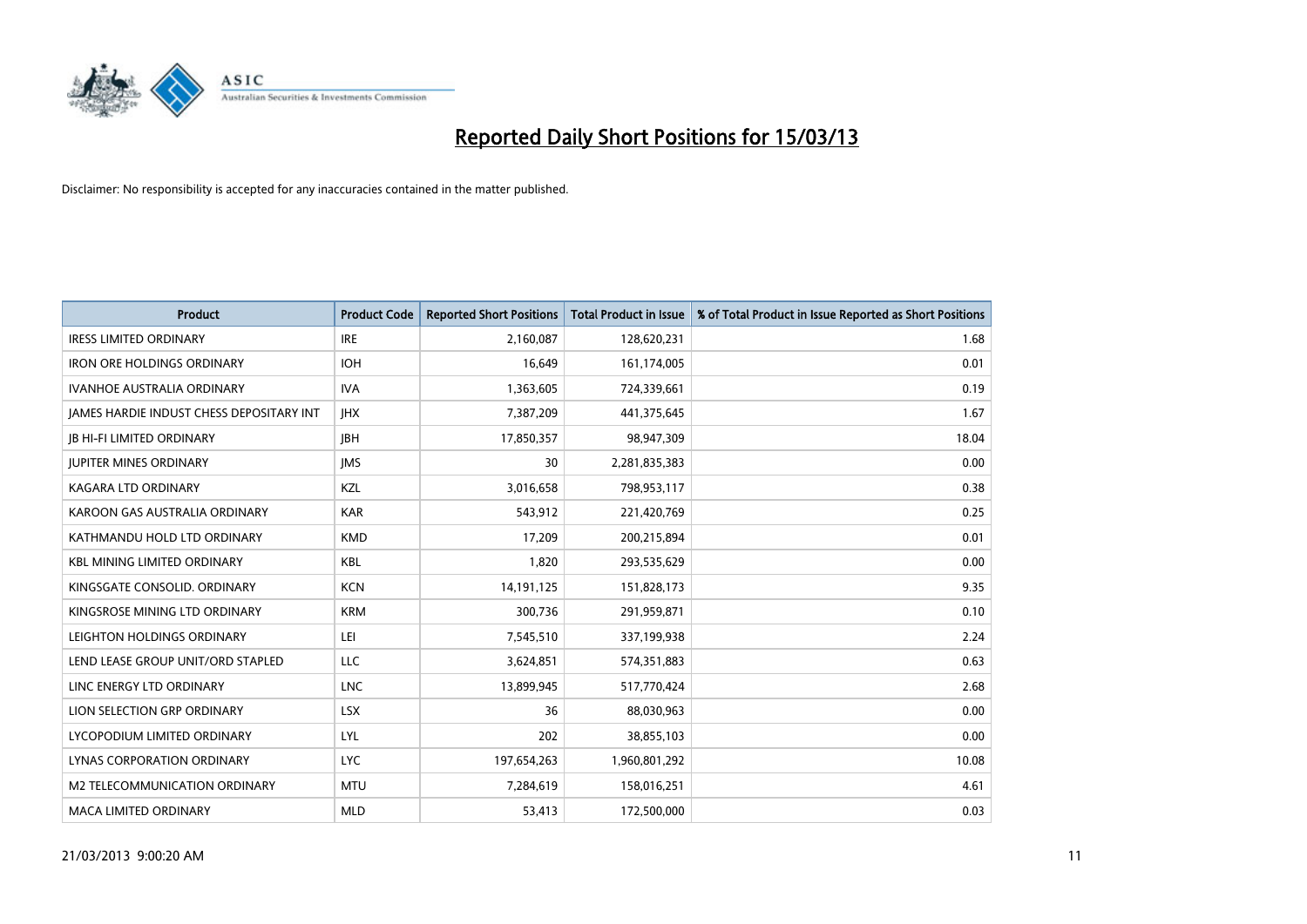

| <b>Product</b>                        | <b>Product Code</b> | <b>Reported Short Positions</b> | <b>Total Product in Issue</b> | % of Total Product in Issue Reported as Short Positions |
|---------------------------------------|---------------------|---------------------------------|-------------------------------|---------------------------------------------------------|
| <b>MACMAHON HOLDINGS ORDINARY</b>     | <b>MAH</b>          | 10,542,668                      | 1,261,699,966                 | 0.84                                                    |
| MACO ATLAS ROADS GRP ORDINARY STAPLED | <b>MOA</b>          | 16,649,971                      | 478,531,436                   | 3.48                                                    |
| MACQUARIE GROUP LTD ORDINARY          | <b>MOG</b>          | 4,258,785                       | 339,506,578                   | 1.25                                                    |
| MAGELLAN FIN GRP LTD ORDINARY         | <b>MFG</b>          | 291,245                         | 152,737,530                   | 0.19                                                    |
| <b>MATRIX C &amp; E LTD ORDINARY</b>  | <b>MCE</b>          | 3,567,035                       | 94,555,428                    | 3.77                                                    |
| <b>MAVERICK DRILLING ORDINARY</b>     | <b>MAD</b>          | 9,956,885                       | 452,726,751                   | 2.20                                                    |
| MCMILLAN SHAKESPEARE ORDINARY         | <b>MMS</b>          | 215,917                         | 74,523,965                    | 0.29                                                    |
| MEDUSA MINING LTD ORDINARY            | <b>MML</b>          | 4,009,411                       | 188,903,911                   | 2.12                                                    |
| MELBOURNE IT LIMITED ORDINARY         | <b>MLB</b>          | 458,750                         | 82,451,363                    | 0.56                                                    |
| MEO AUSTRALIA LTD ORDINARY            | <b>MEO</b>          | 432,047                         | 627,264,587                   | 0.07                                                    |
| MERMAID MARINE ORDINARY               | <b>MRM</b>          | 1,268,213                       | 226,667,868                   | 0.56                                                    |
| MESOBLAST LIMITED ORDINARY            | <b>MSB</b>          | 17,593,598                      | 314,811,301                   | 5.59                                                    |
| METALS X LIMITED ORDINARY             | <b>MLX</b>          | 77,960                          | 1,651,766,110                 | 0.00                                                    |
| METCASH LIMITED ORDINARY              | <b>MTS</b>          | 99,789,620                      | 880,704,786                   | 11.33                                                   |
| METMINCO LIMITED ORDINARY             | <b>MNC</b>          | 54,825                          | 1,749,543,023                 | 0.00                                                    |
| MICLYN EXP OFFSHR ORDINARY            | <b>MIO</b>          | 256,504                         | 278,639,188                   | 0.09                                                    |
| MILLENNIUM MIN LTD ORDINARY           | <b>MOY</b>          | 500,000                         | 4,372,781,946                 | 0.01                                                    |
| MILTON CORPORATION ORDINARY           | <b>MLT</b>          | 12,800                          | 122,147,119                   | 0.01                                                    |
| MINCOR RESOURCES NL ORDINARY          | <b>MCR</b>          | 2,415,375                       | 188,208,274                   | 1.28                                                    |
| MINERAL DEPOSITS ORDINARY             | <b>MDL</b>          | 1,272,520                       | 83,538,786                    | 1.52                                                    |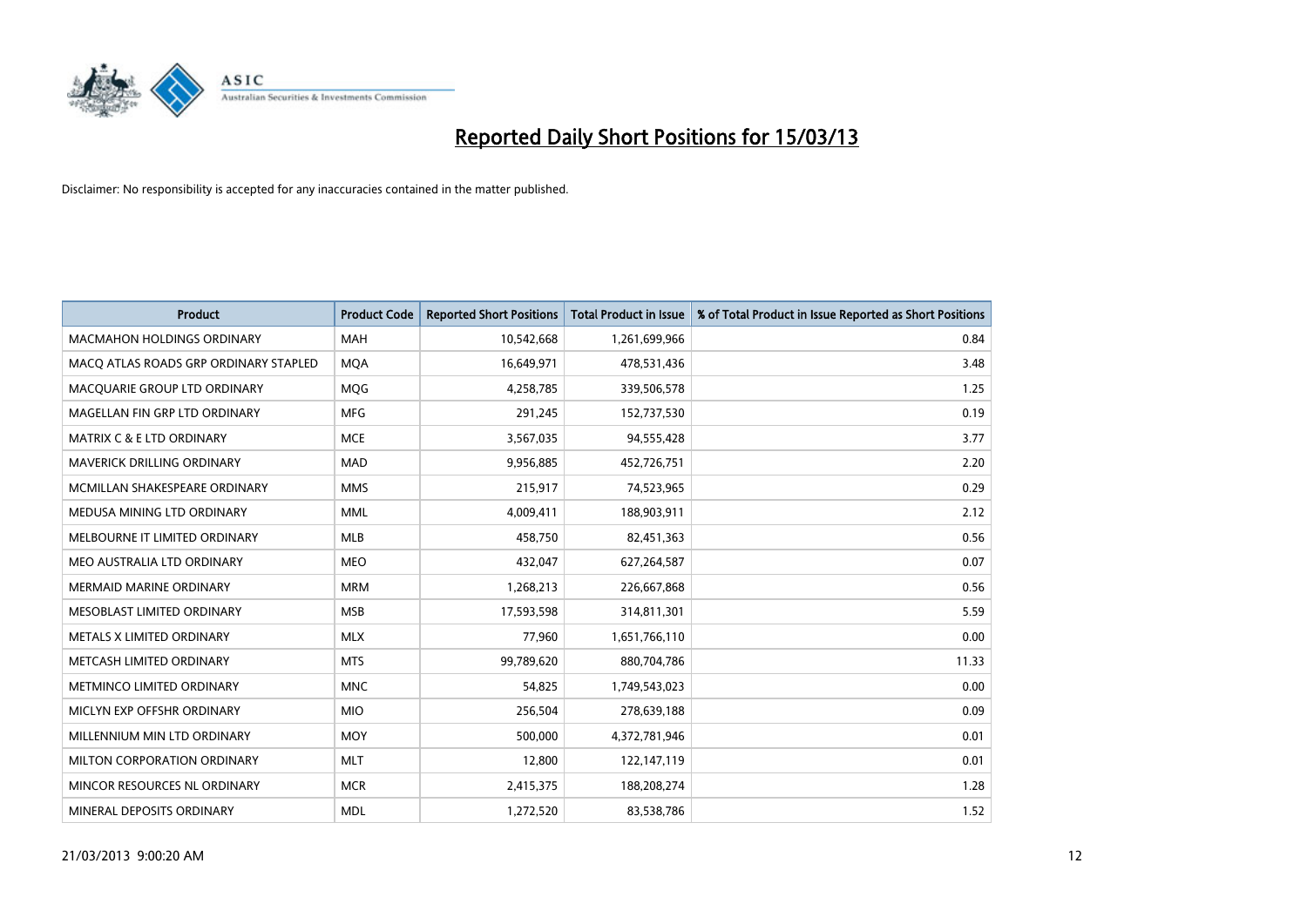

| <b>Product</b>                     | <b>Product Code</b> | <b>Reported Short Positions</b> | <b>Total Product in Issue</b> | % of Total Product in Issue Reported as Short Positions |
|------------------------------------|---------------------|---------------------------------|-------------------------------|---------------------------------------------------------|
| MINERAL RESOURCES, ORDINARY        | <b>MIN</b>          | 1,275,612                       | 185,724,169                   | 0.69                                                    |
| MIRABELA NICKEL LTD ORDINARY       | <b>MBN</b>          | 12,527,942                      | 876,765,094                   | 1.43                                                    |
| MIRVAC GROUP STAPLED SECURITIES    | <b>MGR</b>          | 11,518,489                      | 3,425,587,451                 | 0.34                                                    |
| MOLOPO ENERGY LTD ORDINARY         | <b>MPO</b>          | 859,346                         | 246,371,894                   | 0.35                                                    |
| <b>MONADELPHOUS GROUP ORDINARY</b> | <b>MND</b>          | 8,395,080                       | 90,663,543                    | 9.26                                                    |
| MORTGAGE CHOICE LTD ORDINARY       | <b>MOC</b>          | 1,495,920                       | 123,431,282                   | 1.21                                                    |
| <b>MOUNT GIBSON IRON ORDINARY</b>  | <b>MGX</b>          | 5,503,222                       | 1,090,584,232                 | 0.50                                                    |
| MULTIPLEX SITES SITES              | <b>MXUPA</b>        | 686                             | 4,500,000                     | 0.02                                                    |
| MURCHISON METALS LTD ORDINARY      | <b>MMX</b>          | 3,811,316                       | 450,497,346                   | 0.85                                                    |
| <b>MYER HOLDINGS LTD ORDINARY</b>  | <b>MYR</b>          | 76,399,917                      | 583,384,551                   | 13.10                                                   |
| MYSTATE LIMITED ORDINARY           | <b>MYS</b>          | 50,453                          | 87,117,374                    | 0.06                                                    |
| NATIONAL AUST, BANK ORDINARY       | <b>NAB</b>          | 11,332,559                      | 2,342,259,881                 | 0.48                                                    |
| NAVITAS LIMITED ORDINARY           | <b>NVT</b>          | 13,656,722                      | 375,367,918                   | 3.64                                                    |
| NEON ENERGY LIMITED ORDINARY       | <b>NEN</b>          | 2,900,537                       | 549,844,091                   | 0.53                                                    |
| NEW HOPE CORPORATION ORDINARY      | <b>NHC</b>          | 2,523,608                       | 830,563,352                   | 0.30                                                    |
| NEW STANDARD ENERGY ORDINARY       | <b>NSE</b>          | 322,032                         | 305,331,847                   | 0.11                                                    |
| NEWCREST MINING ORDINARY           | <b>NCM</b>          | 4,984,734                       | 765,906,839                   | 0.65                                                    |
| NEWS CORP A NON-VOTING CDI         | <b>NWSLV</b>        | 1,763,019                       | 1,523,723,585                 | 0.12                                                    |
| NEWS CORP B VOTING CDI             | <b>NWS</b>          | 521,592                         | 798,520,953                   | 0.07                                                    |
| NEXTDC LIMITED ORDINARY            | <b>NXT</b>          | 4,562,235                       | 172,602,288                   | 2.64                                                    |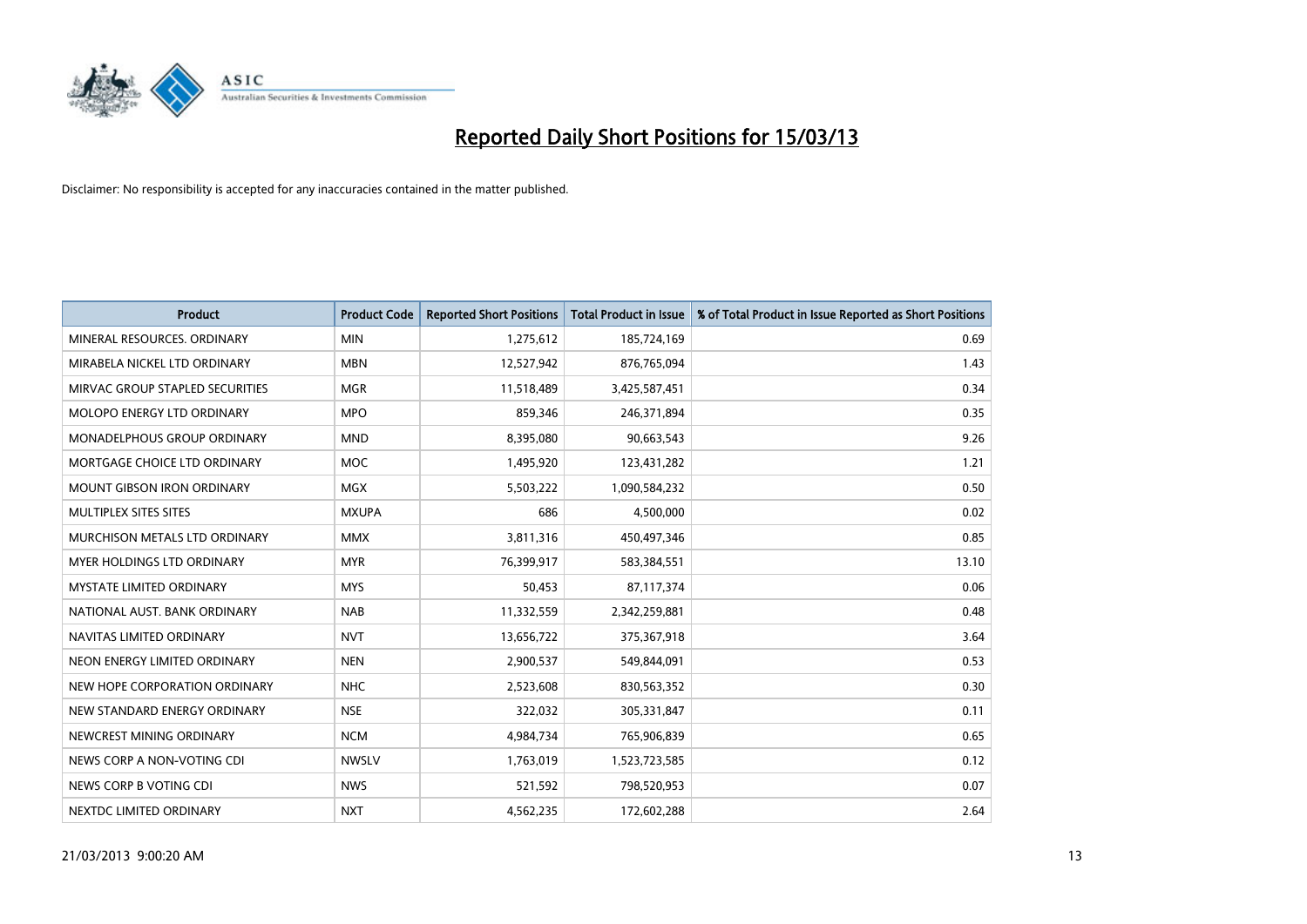

| <b>Product</b>                        | <b>Product Code</b> | <b>Reported Short Positions</b> | <b>Total Product in Issue</b> | % of Total Product in Issue Reported as Short Positions |
|---------------------------------------|---------------------|---------------------------------|-------------------------------|---------------------------------------------------------|
| NEXUS ENERGY LIMITED ORDINARY         | <b>NXS</b>          | 11,554,946                      | 1,329,821,159                 | 0.87                                                    |
| NIB HOLDINGS LIMITED ORDINARY         | <b>NHF</b>          | 10,983                          | 439,004,182                   | 0.00                                                    |
| NIDO PETROLEUM ORDINARY               | NDO                 | 105,293                         | 2,044,984,301                 | 0.01                                                    |
| NOBLE MINERAL RES ORDINARY            | <b>NMG</b>          | 2,508,936                       | 666,397,952                   | 0.38                                                    |
| NORFOLK GROUP ORDINARY                | <b>NFK</b>          | 50                              | 158,890,730                   | 0.00                                                    |
| NORTHERN IRON LTD ORDINARY            | <b>NFE</b>          | 1,890,174                       | 484,405,314                   | 0.39                                                    |
| NORTHERN STAR ORDINARY                | <b>NST</b>          | 8,162,284                       | 424,277,027                   | 1.92                                                    |
| NRW HOLDINGS LIMITED ORDINARY         | <b>NWH</b>          | 9,870,892                       | 278,888,011                   | 3.54                                                    |
| NUFARM LIMITED ORDINARY               | <b>NUF</b>          | 8,294,046                       | 262,796,891                   | 3.16                                                    |
| OAKTON LIMITED ORDINARY               | <b>OKN</b>          | 10,249                          | 90,080,581                    | 0.01                                                    |
| OCEANAGOLD CORP. CHESS DEPOSITARY INT | OGC                 | 301,806                         | 293,517,918                   | 0.10                                                    |
| OIL SEARCH LTD ORDINARY               | OSH                 | 26,267,059                      | 1,334,756,742                 | 1.97                                                    |
| OM HOLDINGS LIMITED ORDINARY          | OMH                 | 3,969,805                       | 673,423,337                   | 0.59                                                    |
| ORICA LIMITED ORDINARY                | ORI                 | 1,478,400                       | 366,768,327                   | 0.40                                                    |
| ORIGIN ENERGY ORDINARY                | <b>ORG</b>          | 21,438,837                      | 1,094,032,750                 | 1.96                                                    |
| OROCOBRE LIMITED ORDINARY             | <b>ORE</b>          | 465.448                         | 117,745,140                   | 0.40                                                    |
| OROTONGROUP LIMITED ORDINARY          | ORL                 | 16,379                          | 40,880,902                    | 0.04                                                    |
| ORPHEUS ENERGY LTD ORDINARY           | <b>OEG</b>          | 67,200                          | 130,475,919                   | 0.05                                                    |
| OZ MINERALS ORDINARY                  | OZL                 | 12,591,969                      | 303,470,022                   | 4.15                                                    |
| PACIFIC BRANDS ORDINARY               | PBG                 | 13,827,660                      | 912,915,695                   | 1.51                                                    |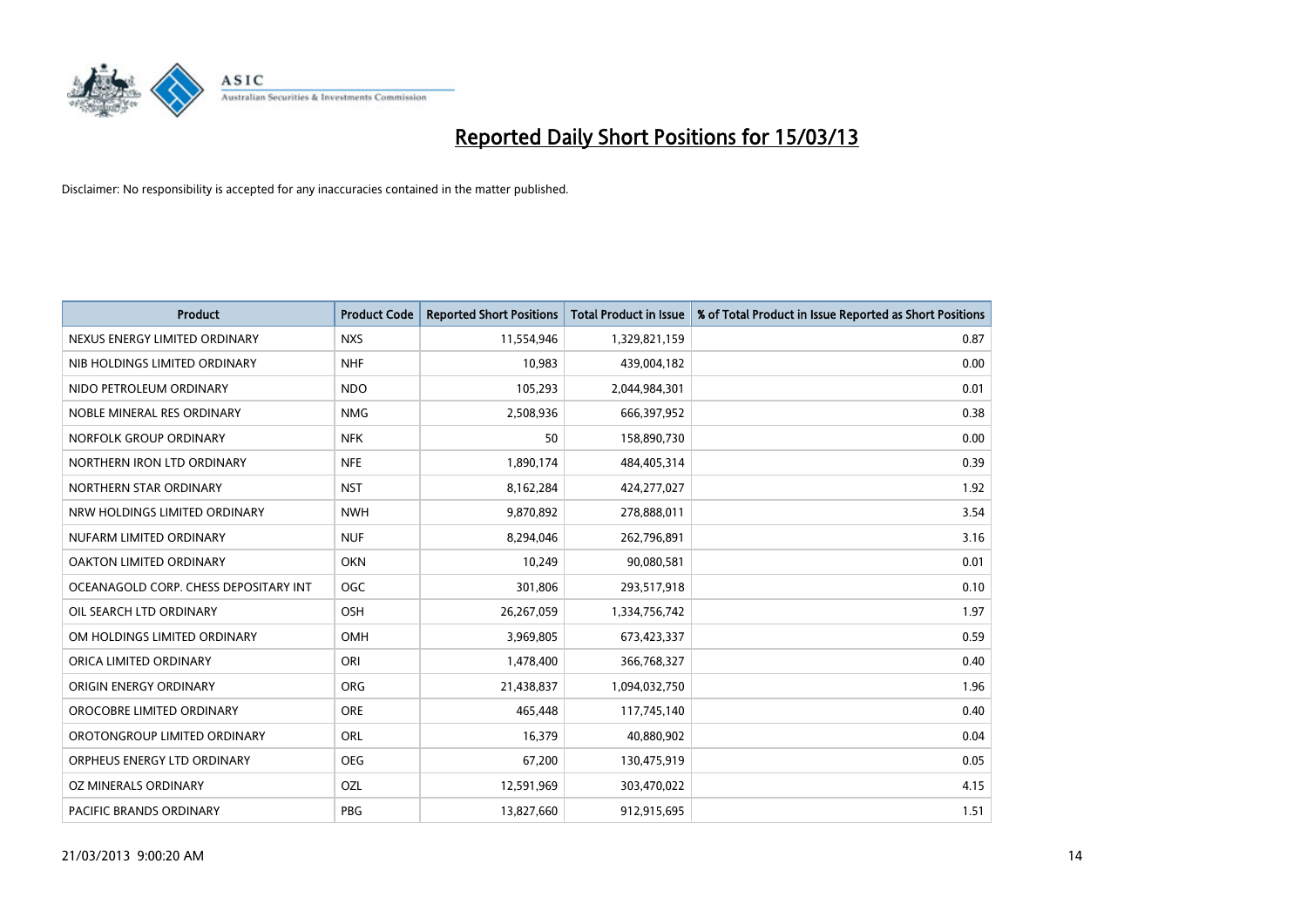

| <b>Product</b>                | <b>Product Code</b> | <b>Reported Short Positions</b> | <b>Total Product in Issue</b> | % of Total Product in Issue Reported as Short Positions |
|-------------------------------|---------------------|---------------------------------|-------------------------------|---------------------------------------------------------|
| PALADIN ENERGY LTD ORDINARY   | <b>PDN</b>          | 100,595,031                     | 836,969,286                   | 12.02                                                   |
| PANAUST LIMITED ORDINARY      | <b>PNA</b>          | 2,529,322                       | 614,407,069                   | 0.41                                                    |
| PANORAMIC RESOURCES ORDINARY  | PAN                 | 1,431,483                       | 256,058,555                   | 0.56                                                    |
| PAPERLINX LIMITED ORDINARY    | <b>PPX</b>          | 68,040                          | 609,280,761                   | 0.01                                                    |
| PAPILLON RES LTD ORDINARY     | <b>PIR</b>          | 1,860,276                       | 297,278,210                   | 0.63                                                    |
| PATTIES FOODS LTD ORDINARY    | PFL                 | 4,605                           | 139,065,639                   | 0.00                                                    |
| PEET LIMITED ORDINARY         | <b>PPC</b>          | 3,291,987                       | 321,013,141                   | 1.03                                                    |
| PERILYA LIMITED ORDINARY      | PEM                 | 409                             | 769,316,426                   | 0.00                                                    |
| PERPETUAL LIMITED ORDINARY    | PPT                 | 2,134,595                       | 41,980,678                    | 5.08                                                    |
| PERSEUS MINING LTD ORDINARY   | PRU                 | 28,355,327                      | 457,962,088                   | 6.19                                                    |
| PHARMAXIS LTD ORDINARY        | <b>PXS</b>          | 12,573,235                      | 308,543,389                   | 4.08                                                    |
| PLATINUM ASSET ORDINARY       | <b>PTM</b>          | 8,189,112                       | 561,347,878                   | 1.46                                                    |
| PLATINUM AUSTRALIA ORDINARY   | <b>PLA</b>          | 836,127                         | 504,968,043                   | 0.17                                                    |
| PMI GOLD CORP CDI 1:1         | <b>PVM</b>          | 172,316                         | 138,592,220                   | 0.12                                                    |
| PMP LIMITED ORDINARY          | PMP                 | 178,840                         | 323,781,124                   | 0.06                                                    |
| PRAIRIE DOWNS METALS ORDINARY | <b>PDZ</b>          | 10,000                          | 104,440,598                   | 0.01                                                    |
| PREMIER INVESTMENTS ORDINARY  | <b>PMV</b>          | 413,223                         | 155,260,478                   | 0.27                                                    |
| PRIMA BIOMED LTD ORDINARY     | <b>PRR</b>          | 424,493                         | 1,066,063,388                 | 0.04                                                    |
| PRIMARY HEALTH CARE ORDINARY  | <b>PRY</b>          | 14,767,002                      | 502,983,554                   | 2.94                                                    |
| PROGRAMMED ORDINARY           | <b>PRG</b>          | 241,139                         | 118,177,001                   | 0.20                                                    |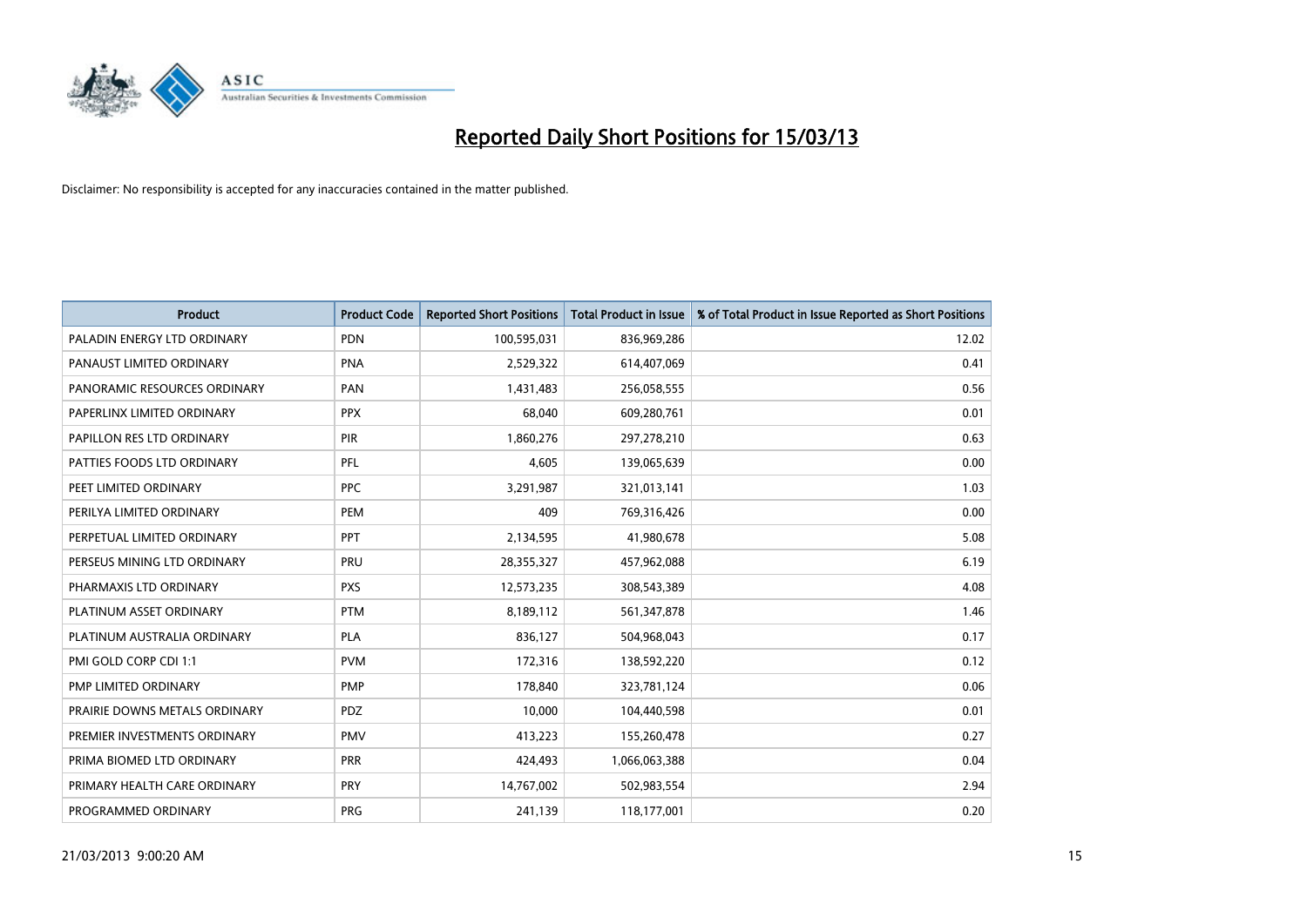

| <b>Product</b>                      | <b>Product Code</b> | <b>Reported Short Positions</b> | <b>Total Product in Issue</b> | % of Total Product in Issue Reported as Short Positions |
|-------------------------------------|---------------------|---------------------------------|-------------------------------|---------------------------------------------------------|
| PURA VIDA ENERGY NL ORDINARY        | <b>PVD</b>          | 157,040                         | 59,983,514                    | 0.26                                                    |
| <b>QANTAS AIRWAYS ORDINARY</b>      | QAN                 | 21,642,796                      | 2,248,150,128                 | 0.96                                                    |
| OBE INSURANCE GROUP ORDINARY        | <b>OBE</b>          | 47,770,742                      | 1,196,747,582                 | 3.99                                                    |
| ORXPHARMA LTD ORDINARY              | <b>QRX</b>          | 130,762                         | 144,644,706                   | 0.09                                                    |
| <b>QUBE HOLDINGS LTD ORDINARY</b>   | <b>QUB</b>          | 12,730,864                      | 926,489,845                   | 1.37                                                    |
| RAMELIUS RESOURCES ORDINARY         | <b>RMS</b>          | 6,112,098                       | 337,296,949                   | 1.81                                                    |
| RAMSAY HEALTH CARE ORDINARY         | <b>RHC</b>          | 2,242,376                       | 202,081,252                   | 1.11                                                    |
| <b>RCR TOMLINSON ORDINARY</b>       | <b>RCR</b>          | 53,512                          | 132,431,265                   | 0.04                                                    |
| <b>REA GROUP ORDINARY</b>           | <b>REA</b>          | 158,347                         | 131,714,699                   | 0.12                                                    |
| <b>RECKON LIMITED ORDINARY</b>      | <b>RKN</b>          | 452,270                         | 129,488,015                   | 0.35                                                    |
| RED 5 LIMITED ORDINARY              | <b>RED</b>          | 652,058                         | 135,488,008                   | 0.48                                                    |
| <b>RED FORK ENERGY ORDINARY</b>     | <b>RFE</b>          | 4,273,851                       | 384,951,719                   | 1.11                                                    |
| REDBANK ENERGY LTD ORDINARY         | AEI                 | 13                              | 786,287                       | 0.00                                                    |
| REDFLEX HOLDINGS ORDINARY           | <b>RDF</b>          |                                 | 110,762,310                   | 0.00                                                    |
| REECE AUSTRALIA LTD. ORDINARY       | <b>REH</b>          | 579                             | 99,600,000                    | 0.00                                                    |
| REGIS RESOURCES ORDINARY            | <b>RRL</b>          | 8,308,136                       | 474,075,396                   | 1.75                                                    |
| RESMED INC CDI 10:1                 | <b>RMD</b>          | 16,071,206                      | 1,556,242,300                 | 1.03                                                    |
| RESOLUTE MINING ORDINARY            | <b>RSG</b>          | 2,699,142                       | 643,094,224                   | 0.42                                                    |
| <b>RESOURCE GENERATION ORDINARY</b> | <b>RES</b>          | 73                              | 263,345,652                   | 0.00                                                    |
| RETAIL FOOD GROUP ORDINARY          | <b>RFG</b>          | 197,411                         | 130,087,856                   | 0.15                                                    |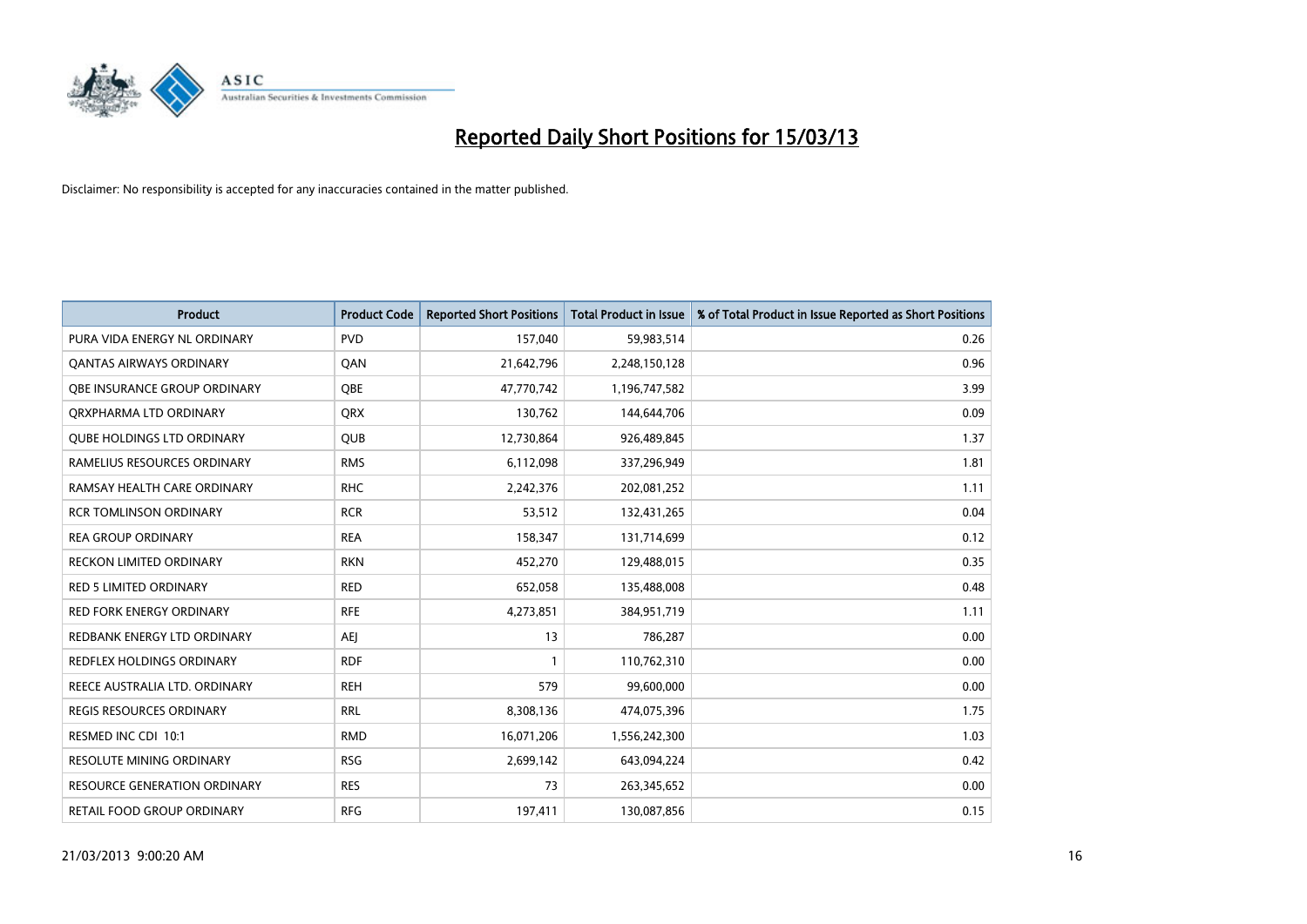

| <b>Product</b>                        | <b>Product Code</b> | <b>Reported Short Positions</b> | <b>Total Product in Issue</b> | % of Total Product in Issue Reported as Short Positions |
|---------------------------------------|---------------------|---------------------------------|-------------------------------|---------------------------------------------------------|
| REVERSE CORP LIMITED ORDINARY         | <b>REF</b>          | 100                             | 92,382,175                    | 0.00                                                    |
| REX MINERALS LIMITED ORDINARY         | <b>RXM</b>          | 2,802,766                       | 188,907,284                   | 1.48                                                    |
| <b>RHG LIMITED ORDINARY</b>           | <b>RHG</b>          | 30,691                          | 308,483,177                   | 0.01                                                    |
| RIALTO ENERGY ORDINARY                | <b>RIA</b>          | 172,533                         | 672,259,992                   | 0.03                                                    |
| <b>RIDLEY CORPORATION ORDINARY</b>    | <b>RIC</b>          | 681,681                         | 307,817,071                   | 0.22                                                    |
| RIO TINTO LIMITED ORDINARY            | <b>RIO</b>          | 8,269,311                       | 435,758,720                   | 1.90                                                    |
| ROC OIL COMPANY ORDINARY              | <b>ROC</b>          | 1,537,437                       | 683,235,552                   | 0.23                                                    |
| <b>RURALCO HOLDINGS ORDINARY</b>      | <b>RHL</b>          | 12,000                          | 55,019,284                    | 0.02                                                    |
| SAI GLOBAL LIMITED ORDINARY           | SAI                 | 7,881,673                       | 207,018,029                   | 3.81                                                    |
| SALMAT LIMITED ORDINARY               | <b>SLM</b>          | 502                             | 159,812,799                   | 0.00                                                    |
| SAMSON OIL & GAS LTD ORDINARY         | SSN                 | 4,386,000                       | 1,985,896,471                 | 0.22                                                    |
| SANDFIRE RESOURCES ORDINARY           | <b>SFR</b>          | 3,661,774                       | 153,590,968                   | 2.38                                                    |
| <b>SANTOS LTD ORDINARY</b>            | <b>STO</b>          | 3,128,761                       | 958,980,353                   | 0.33                                                    |
| SARACEN MINERAL ORDINARY              | SAR                 | 8,735,421                       | 595,263,186                   | 1.47                                                    |
| SCA PROPERTY GROUP STAPLED SECURITIES | SCP                 | 28,317,966                      | 585,455,114                   | 4.84                                                    |
| SEDGMAN LIMITED ORDINARY              | <b>SDM</b>          | 264,894                         | 217,623,797                   | 0.12                                                    |
| SEEK LIMITED ORDINARY                 | <b>SEK</b>          | 16,810,927                      | 337,101,307                   | 4.99                                                    |
| SENEX ENERGY LIMITED ORDINARY         | SXY                 | 4,364,490                       | 1,140,804,837                 | 0.38                                                    |
| SERVICE STREAM ORDINARY               | <b>SSM</b>          | 100                             | 283,418,867                   | 0.00                                                    |
| SEVEN GROUP HOLDINGS ORDINARY         | <b>SVW</b>          | 2,586,639                       | 307,410,281                   | 0.84                                                    |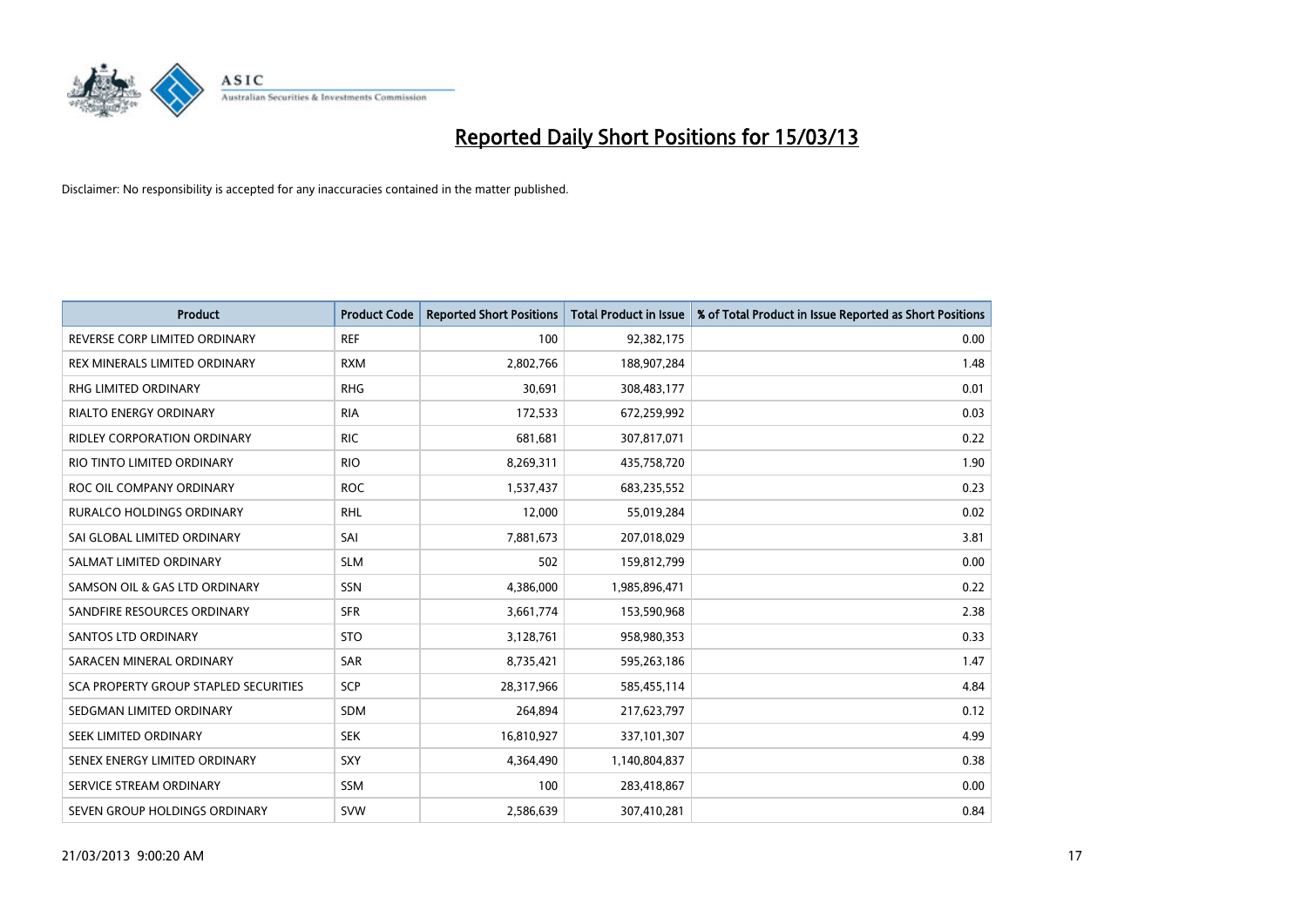

| <b>Product</b>                           | <b>Product Code</b> | <b>Reported Short Positions</b> | <b>Total Product in Issue</b> | % of Total Product in Issue Reported as Short Positions |
|------------------------------------------|---------------------|---------------------------------|-------------------------------|---------------------------------------------------------|
| SEVEN WEST MEDIA LTD ORDINARY            | <b>SWM</b>          | 18,595,771                      | 999,160,872                   | 1.86                                                    |
| SIERRA MINING ORDINARY                   | <b>SRM</b>          | 1,000                           | 232,854,663                   | 0.00                                                    |
| SIGMA PHARMACEUTICAL ORDINARY            | <b>SIP</b>          | 4,181,391                       | 1,162,669,614                 | 0.36                                                    |
| SILEX SYSTEMS ORDINARY                   | <b>SLX</b>          | 1,430,569                       | 170,232,464                   | 0.84                                                    |
| SILVER CHEF LIMITED ORDINARY             | SIV                 | 54,881                          | 27,222,919                    | 0.20                                                    |
| SILVER LAKE RESOURCE ORDINARY            | <b>SLR</b>          | 2,973,072                       | 379,048,750                   | 0.78                                                    |
| SIMS METAL MGMT LTD ORDINARY             | SGM                 | 12,455,062                      | 204,309,387                   | 6.10                                                    |
| SINGAPORE TELECOMM. CHESS DEPOSITARY INT | <b>SGT</b>          | 1,396,429                       | 194,899,894                   | 0.72                                                    |
| SIRIUS RESOURCES NL ORDINARY             | <b>SIR</b>          | 55,137                          | 224,620,167                   | 0.02                                                    |
| SIRTEX MEDICAL ORDINARY                  | <b>SRX</b>          | 495,163                         | 55,768,136                    | 0.89                                                    |
| SKILLED GROUP LTD ORDINARY               | <b>SKE</b>          | 4,283,844                       | 233,487,276                   | 1.83                                                    |
| <b>SKY NETWORK ORDINARY</b>              | <b>SKT</b>          | 90,000                          | 389,139,785                   | 0.02                                                    |
| <b>SLATER &amp; GORDON ORDINARY</b>      | <b>SGH</b>          | 29,381                          | 170,537,215                   | 0.02                                                    |
| SMS MANAGEMENT, ORDINARY                 | <b>SMX</b>          | 3,149,972                       | 69,378,477                    | 4.54                                                    |
| SONIC HEALTHCARE ORDINARY                | <b>SHL</b>          | 8,535,666                       | 396,154,681                   | 2.15                                                    |
| SOUTH BOULDER MINES ORDINARY             | <b>STB</b>          | 794                             | 127,952,826                   | 0.00                                                    |
| SP AUSNET STAPLED SECURITIES             | <b>SPN</b>          | 19,252,268                      | 3,367,543,113                 | 0.57                                                    |
| SPARK INFRASTRUCTURE STAPLED NOTE & UNIT | SKI                 | 36,358,122                      | 1,326,734,264                 | 2.74                                                    |
| SPDR 200 FUND ETF UNITS                  | <b>STW</b>          | 42,423                          | 46,151,346                    | 0.09                                                    |
| ST BARBARA LIMITED ORDINARY              | <b>SBM</b>          | 6,708,497                       | 488,074,077                   | 1.37                                                    |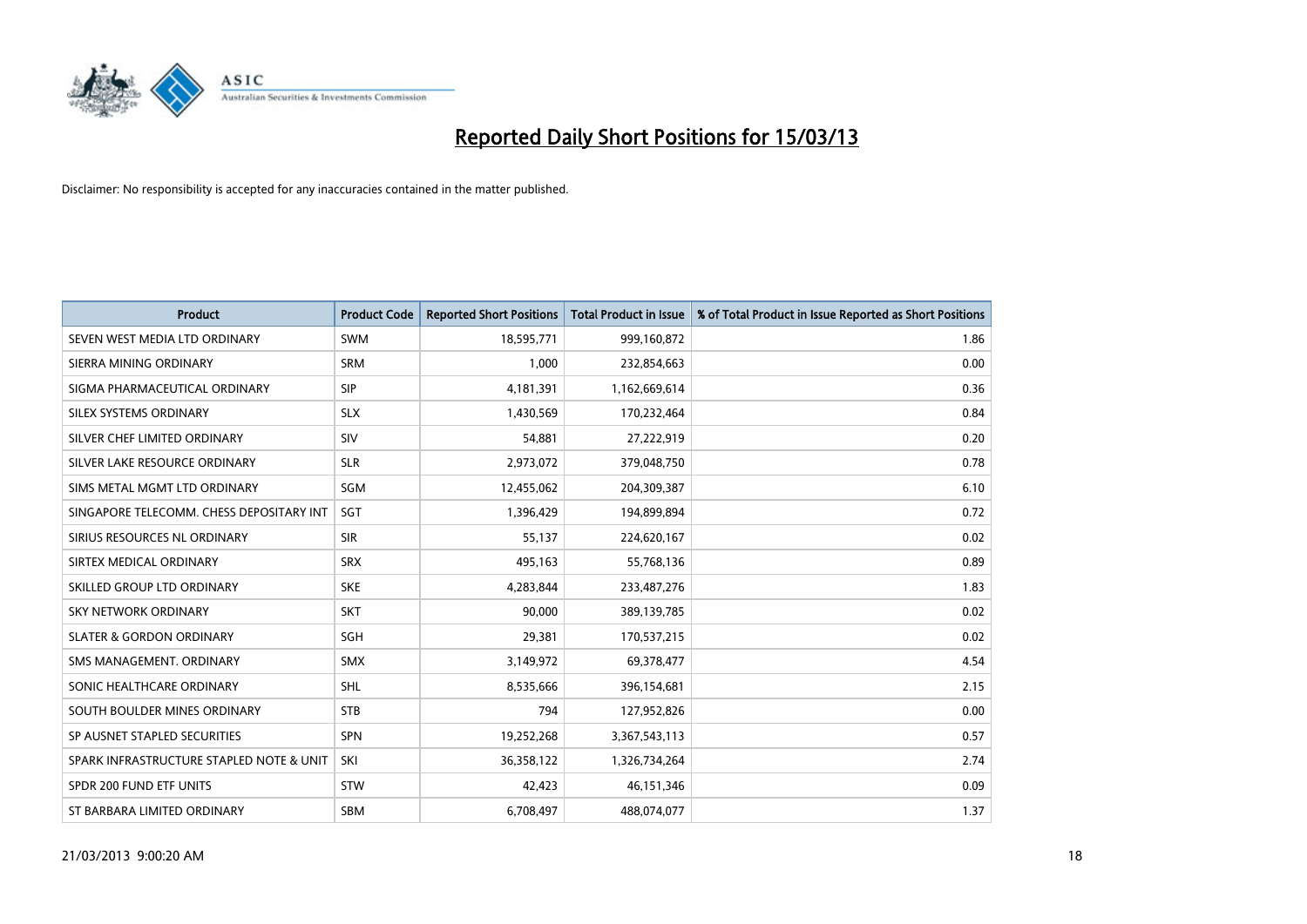

| <b>Product</b>                       | <b>Product Code</b> | <b>Reported Short Positions</b> | <b>Total Product in Issue</b> | % of Total Product in Issue Reported as Short Positions |
|--------------------------------------|---------------------|---------------------------------|-------------------------------|---------------------------------------------------------|
| STANMORE COAL LTD ORDINARY           | <b>SMR</b>          | 32,870                          | 208,419,252                   | 0.02                                                    |
| STARPHARMA HOLDINGS ORDINARY         | <b>SPL</b>          | 7,709,661                       | 283,665,948                   | 2.72                                                    |
| STHN CROSS MEDIA ORDINARY            | <b>SXL</b>          | 11,217,950                      | 704,858,524                   | 1.59                                                    |
| STOCKLAND UNITS/ORD STAPLED          | SGP                 | 26,128,633                      | 2,202,657,963                 | 1.19                                                    |
| STRAITS RES LTD. ORDINARY            | SRO                 | 92,625                          | 1,164,150,159                 | 0.01                                                    |
| STW COMMUNICATIONS ORDINARY          | SGN                 | 531,480                         | 403,828,512                   | 0.13                                                    |
| SUNCORP GROUP LTD ORDINARY           | <b>SUN</b>          | 6,253,709                       | 1,286,600,980                 | 0.49                                                    |
| SUNDANCE ENERGY ORDINARY             | <b>SEA</b>          | 1,375,714                       | 401,434,819                   | 0.34                                                    |
| SUNDANCE RESOURCES ORDINARY          | <b>SDL</b>          | 5,015,923                       | 3,072,110,985                 | 0.16                                                    |
| SUNLAND GROUP LTD ORDINARY           | <b>SDG</b>          | 18,391                          | 189,417,674                   | 0.01                                                    |
| SUPER RET REP LTD ORDINARY           | <b>SUL</b>          | 600,352                         | 196,432,811                   | 0.31                                                    |
| SYD AIRPORT STAPLED US PROHIBIT.     | <b>SYD</b>          | 10,306,269                      | 1,861,210,782                 | 0.55                                                    |
| SYRAH RESOURCES ORDINARY             | <b>SYR</b>          | 439,893                         | 136,410,422                   | 0.32                                                    |
| <b>TABCORP HOLDINGS LTD ORDINARY</b> | <b>TAH</b>          | 14,945,407                      | 734,015,737                   | 2.04                                                    |
| TALON PETROLEUM LTD ORDINARY         | <b>TPD</b>          | 37,392                          | 98,135,433                    | 0.04                                                    |
| TANAMI GOLD NL ORDINARY              | <b>TAM</b>          | 965,660                         | 261,132,677                   | 0.37                                                    |
| TAP OIL LIMITED ORDINARY             | <b>TAP</b>          | 396,338                         | 241,608,606                   | 0.16                                                    |
| TASSAL GROUP LIMITED ORDINARY        | <b>TGR</b>          | 62,772                          | 146,304,404                   | 0.04                                                    |
| <b>TATTS GROUP LTD ORDINARY</b>      | <b>TTS</b>          | 6,877,450                       | 1,388,328,378                 | 0.50                                                    |
| TELECOM CORPORATION ORDINARY         | <b>TEL</b>          | 7,413,643                       | 1,816,996,462                 | 0.41                                                    |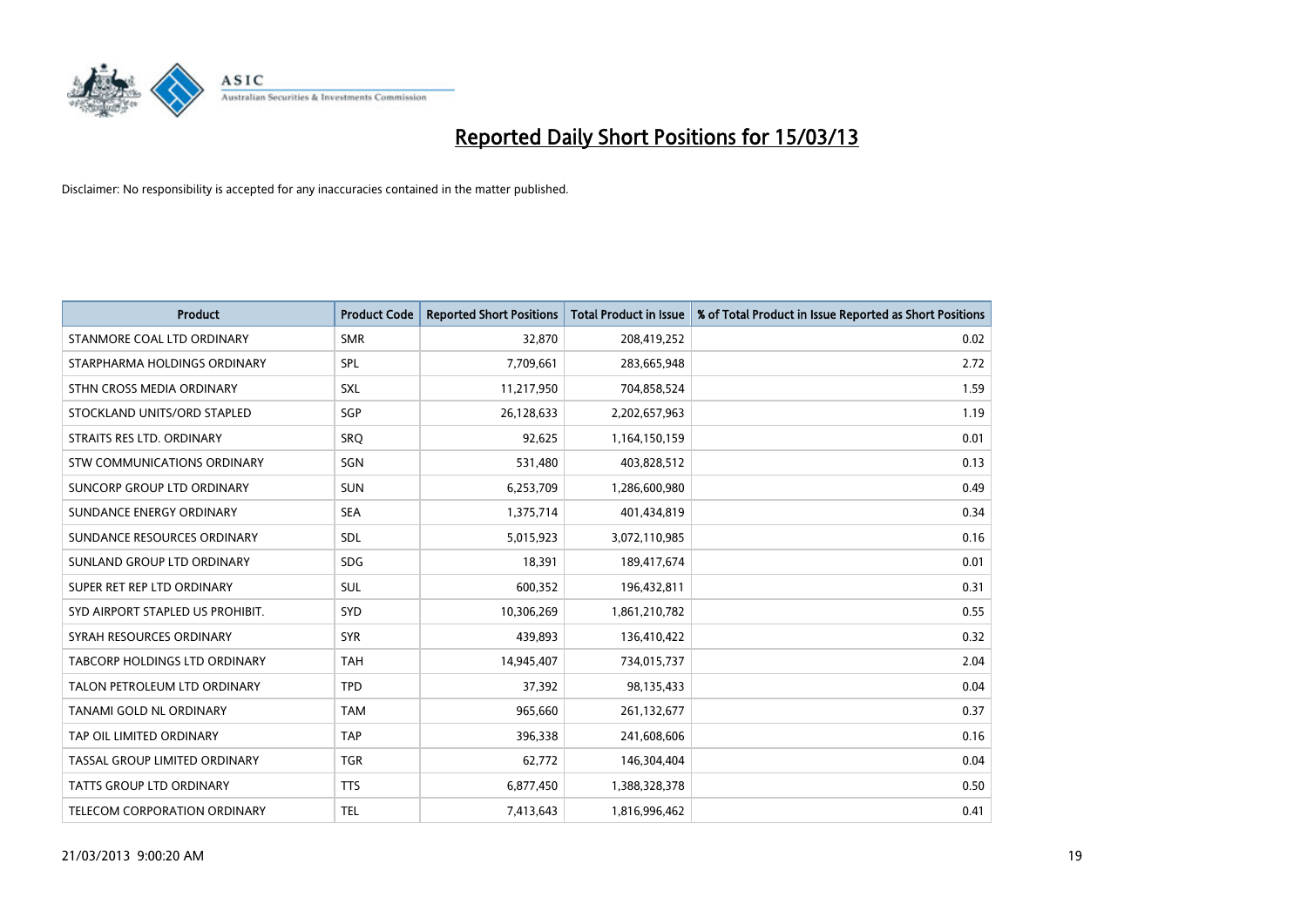

| <b>Product</b>                       | <b>Product Code</b> | <b>Reported Short Positions</b> | <b>Total Product in Issue</b> | % of Total Product in Issue Reported as Short Positions |
|--------------------------------------|---------------------|---------------------------------|-------------------------------|---------------------------------------------------------|
| <b>TELSTRA CORPORATION, ORDINARY</b> | <b>TLS</b>          | 24,432,047                      | 12,443,074,357                | 0.20                                                    |
| TEN NETWORK HOLDINGS ORDINARY        | <b>TEN</b>          | 93,237,602                      | 2,586,970,845                 | 3.60                                                    |
| TERANGA GOLD CORP CDI 1:1            | <b>TGZ</b>          | 73,189                          | 173, 176, 323                 | 0.04                                                    |
| THE REJECT SHOP ORDINARY             | <b>TRS</b>          | 2,304,072                       | 26,092,220                    | 8.83                                                    |
| THORN GROUP LIMITED ORDINARY         | <b>TGA</b>          | 13,110                          | 147,584,880                   | 0.01                                                    |
| TIGER RESOURCES ORDINARY             | <b>TGS</b>          | 1,871,066                       | 673,470,269                   | 0.28                                                    |
| TOLL HOLDINGS LTD ORDINARY           | <b>TOL</b>          | 33,502,324                      | 717,133,875                   | 4.67                                                    |
| TOX FREE SOLUTIONS ORDINARY          | <b>TOX</b>          | 1,145,381                       | 115,999,858                   | 0.99                                                    |
| TPG TELECOM LIMITED ORDINARY         | <b>TPM</b>          | 1,264,295                       | 793,808,141                   | 0.16                                                    |
| <b>TRADE ME GROUP ORDINARY</b>       | <b>TME</b>          | 975,364                         | 396,017,568                   | 0.25                                                    |
| TRANSFIELD SERVICES ORDINARY         | <b>TSE</b>          | 13,527,963                      | 512,457,716                   | 2.64                                                    |
| <b>TRANSPACIFIC INDUST, ORDINARY</b> | <b>TPI</b>          | 1,460,200                       | 1,578,563,490                 | 0.09                                                    |
| TRANSURBAN GROUP TRIPLE STAPLED SEC. | <b>TCL</b>          | 7,585,641                       | 1,481,594,818                 | 0.51                                                    |
| TREASURY WINE ESTATE ORDINARY        | <b>TWE</b>          | 19,949,790                      | 647,227,144                   | 3.08                                                    |
| TROY RESOURCES LTD ORDINARY          | <b>TRY</b>          | 157,747                         | 91,318,649                    | 0.17                                                    |
| UGL LIMITED ORDINARY                 | UGL                 | 9,169,319                       | 166,511,240                   | 5.51                                                    |
| UXC LIMITED ORDINARY                 | <b>UXC</b>          | 713,431                         | 308,214,493                   | 0.23                                                    |
| <b>VENTURE MINERALS ORDINARY</b>     | <b>VMS</b>          | 227,760                         | 287,320,170                   | 0.08                                                    |
| <b>VIRGIN AUS HLDG LTD ORDINARY</b>  | <b>VAH</b>          | 76,333,617                      | 2,455,775,111                 | 3.11                                                    |
| <b>VNGD AUS SHARES ETF UNITS</b>     | <b>VAS</b>          | 771                             | 5,807,438                     | 0.01                                                    |